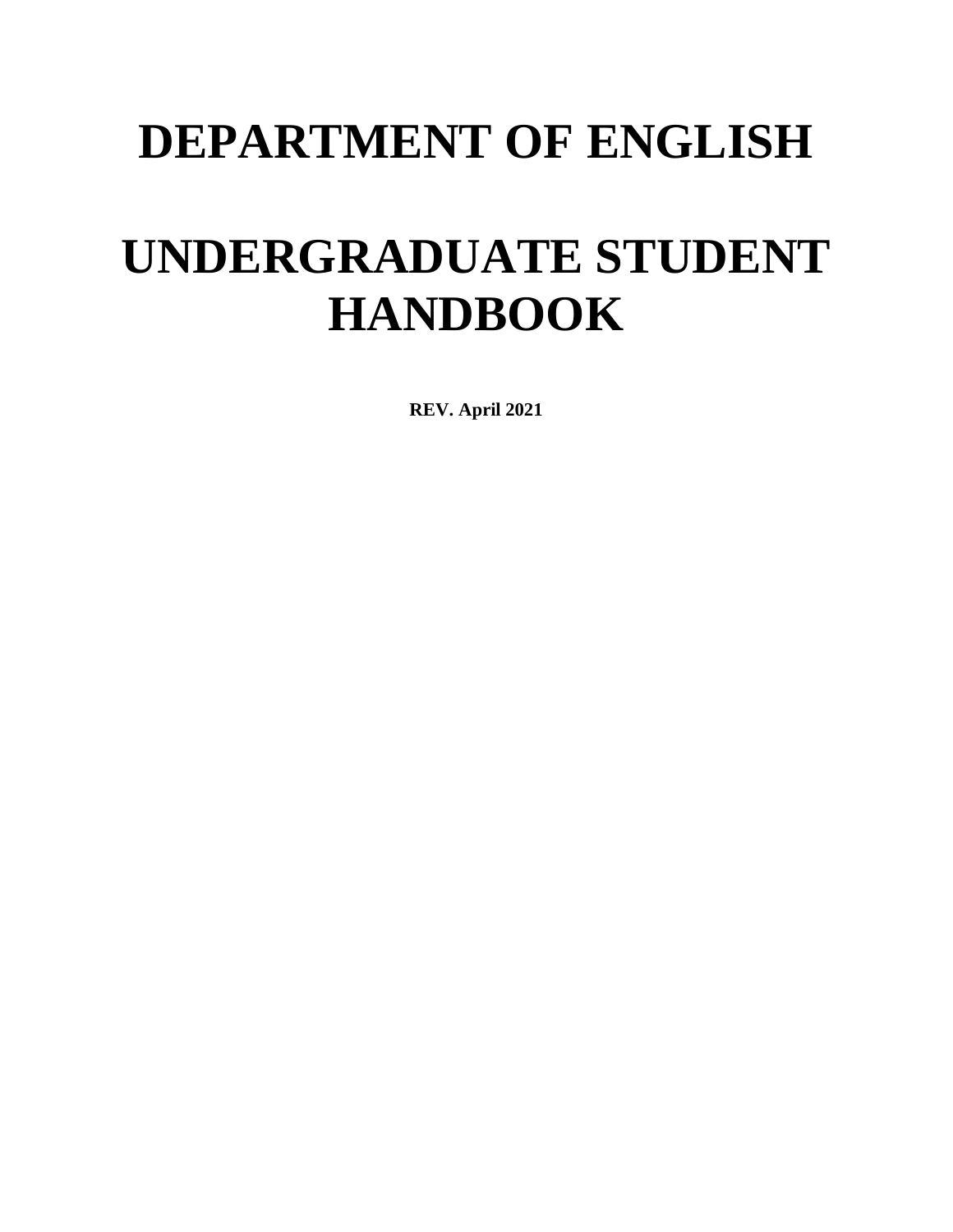#### **TABLE OF CONTENTS**

[Introduction to the English Department](#page-2-0)

[Statement on Inclusion](#page-4-0)

**[Faculty](#page-4-1)** 

[Student Learning Objectives](#page-6-0)

[Programs](#page-6-0)

[English Major, Literature Concentration](#page-6-1) [English Major, Writing Concentration](#page-6-2) [Dual Degree ENGL-ED: B.S. English Education, B.A. English \(Literature\)](#page-7-0) [Double Major ENGL-ED: B.S. English Education \(Literature and Writing\)](#page-7-1) [English Minor](#page-8-0) [Creative Writing Minor](#page-8-1) [Film Studies Minor](#page-8-2) [INTD minors](#page-9-0)

[The ENGL Capstone](#page-9-1)

[Double-Counting Credits](#page-9-2)

[Undergraduate Mentorship and Registration](#page-9-3)

[Accelerated MA Program](#page-10-0)

[Special Opportunities](#page-10-1) [Internships](#page-10-2) [Undergraduate Research](#page-11-0) [Study Abroad](#page-11-1)

[Scholarships and Awards](#page-12-0) [Francis J. Chivers Scholarship](#page-12-1) [Carroll Creative Writing Scholarship](#page-12-2) [O'Donnell Undergraduate Research Award](#page-12-3) [Senior Awards](#page-12-4)

Special Initiatives [and Professional Development](#page-13-0) [Own Your Education](#page-13-1) [Visiting Writers and Scholars Series](#page-13-2) [Coffee House Creative Reading Series](#page-13-3)

[Student Organizations](#page-13-4) [Sigma Tau Delta](#page-13-5)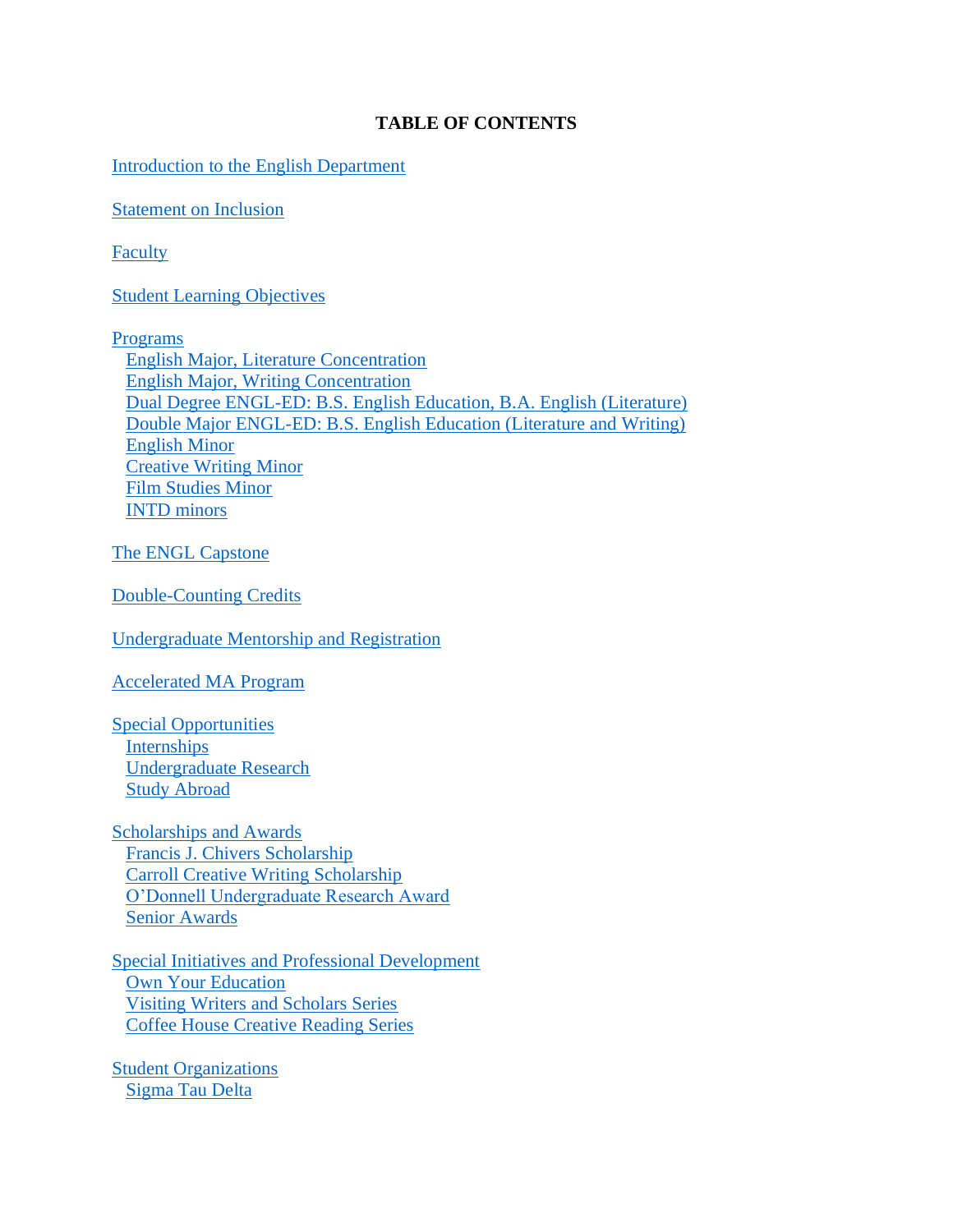[The Red Masquers](#page-13-6) *[:Lexicon](#page-14-0) [L'Esprit du Duc](#page-14-1)*

<span id="page-2-0"></span>Appendix: Forms [English Major, Literature Concentration Program Sheet](#page-15-0) [English Major, Writing Concentration Program Sheet](#page-17-0) Dual Degree ENGL-ED: [B.S. English Education, B.A. English \(Literature\) Program Sheet](#page-19-0) Double Major ENGL-ED: [B.S. English Education \(Literature and Writing\) Program Sheet](#page-22-0) [English Minor Program Sheet](#page-25-0) [Creative Writing Minor Program Sheet](#page-26-0) [Film Studies Minor Program Sheet](#page-27-0) [Internship Learning Contract](#page-28-0) [Directed Study Form](#page-33-0) [Application for the Frances J. Chivers Scholarship](#page-35-0) [Application for Carroll Creative Writing Scholarship](#page-36-0) [O'Donnell Undergraduate Research Award Application](#page-12-3)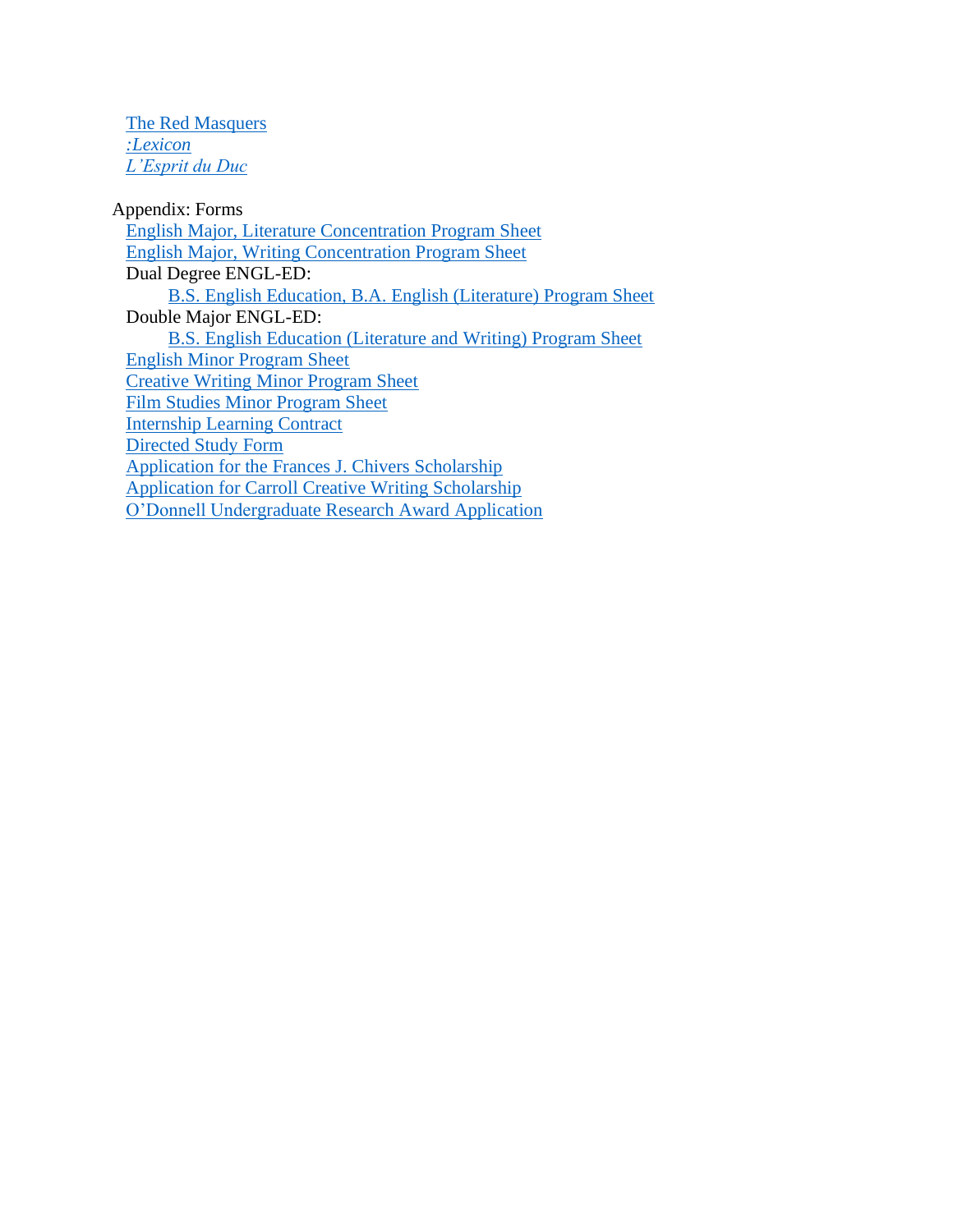# Introduction to the English Department

#### Dear Students,

Welcome to the English Program at Duquesne University. We are a community of teachers and scholars dedicated to helping you think, read, and write critically and creatively; to explore creative work in literature, theater, film, and the visual arts; to understand and appreciate diverse voices in our cultural conversations; and to communicate ethically and respectfully to a wide variety of audiences and in a wide variety of genres. We are committed to each and every one of you, as we make space for diverse perspectives and experiences, and cultivate inquiry guided by compassion and respect.

As a department, we value aesthetic appreciation and creation, critical inquiry, writing, communication, and the ethical and compassionate pursuit of these endeavors. Whether you want to publish a poetry chapbook, write critical essays on Renaissance literature, or communicate scientific ideas to non-scientific audiences, we have the knowledge and resources to help you succeed. Along the way, we hope that you will have the opportunity to explore and create multimodal compositions, hear diverse voices, and imagine other worlds.

We will also help you succeed by listening to your career goals and building coursework and special opportunities tailored to your interests. As a member of the department, you will be assigned a **[faculty mentor](#page-9-3)** who will meet with you every semester to discuss your coursework and your general sense of the program. We have also built and continue to expand the **[internship](#page-10-2)  [program](#page-10-2)**, which offers internships *exclusively* for Duquesne English students. And in 2020 we launched the **["Own Your Education"](#page-13-1)** initiative to ensure you have a voice in the courses offered each academic year. We invite you to be a stakeholder in your own education.

We are very excited to welcome you into our community. Should any questions arise, please don't hesitate to ask.

All Best – SBW

Sarah Breckenridge Wright Director of Undergraduate Studies Associate Professor of English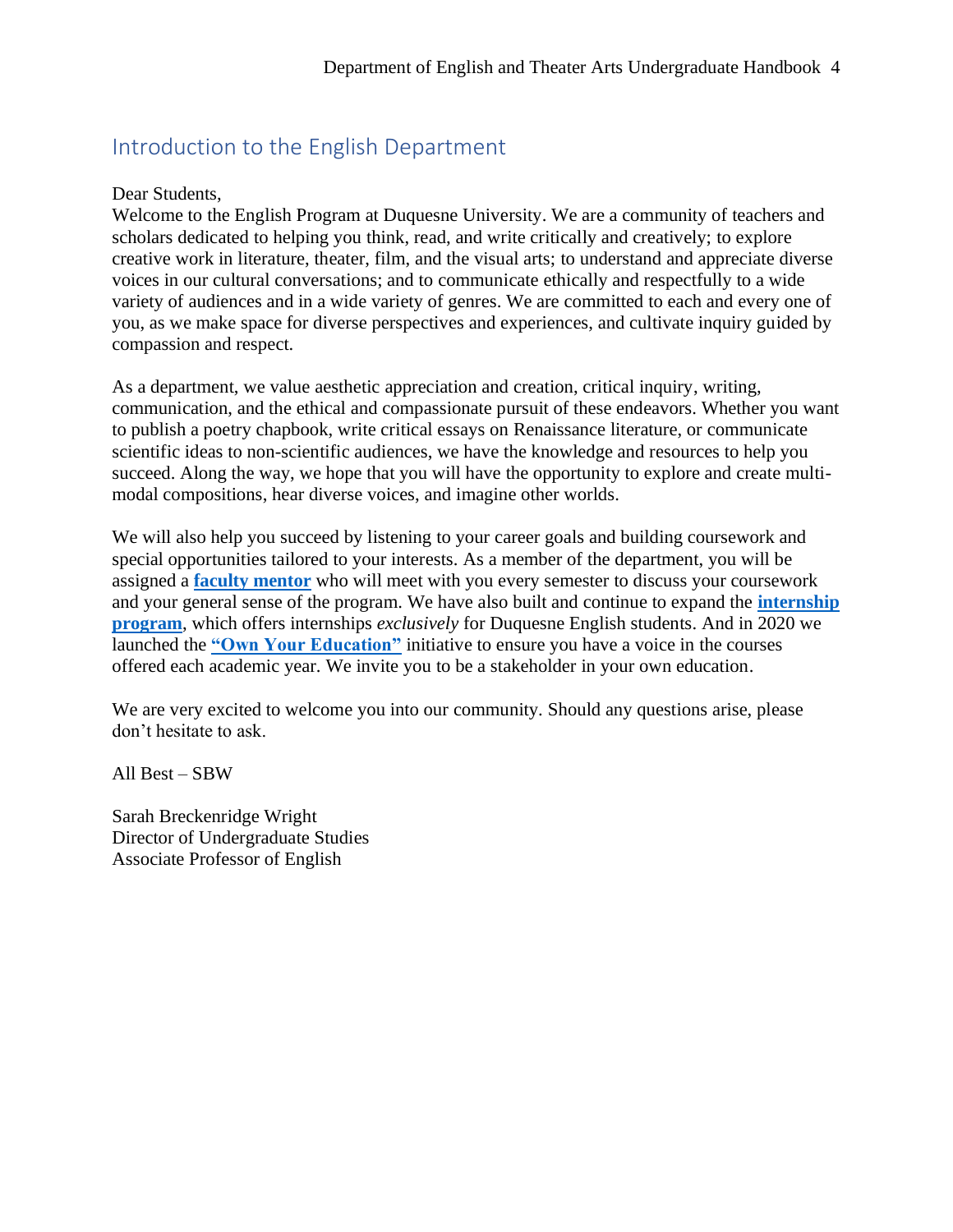## <span id="page-4-0"></span>Statement on Inclusion

<span id="page-4-1"></span>The Department of English is dedicated to unconditional inclusion through service to all. This dedication is in keeping with Duquesne's Spiritan commitment to ecumenism, as well as respectful, critical conversations that embrace human diversity and dignity. Through the study of language and literature and performance in its various forms, we aim to equip the next generation of leaders with an understanding of and appreciation for the rich complexity and diversity of the human experience in its creative, sacred and social manifestations. We encourage solidarity between people of all classes, gender identities, races, ethnicities, (dis)abilities/embodiments, sexual identities, ages/generations, religions, nationalities/citizenship status, and other vulnerable groups.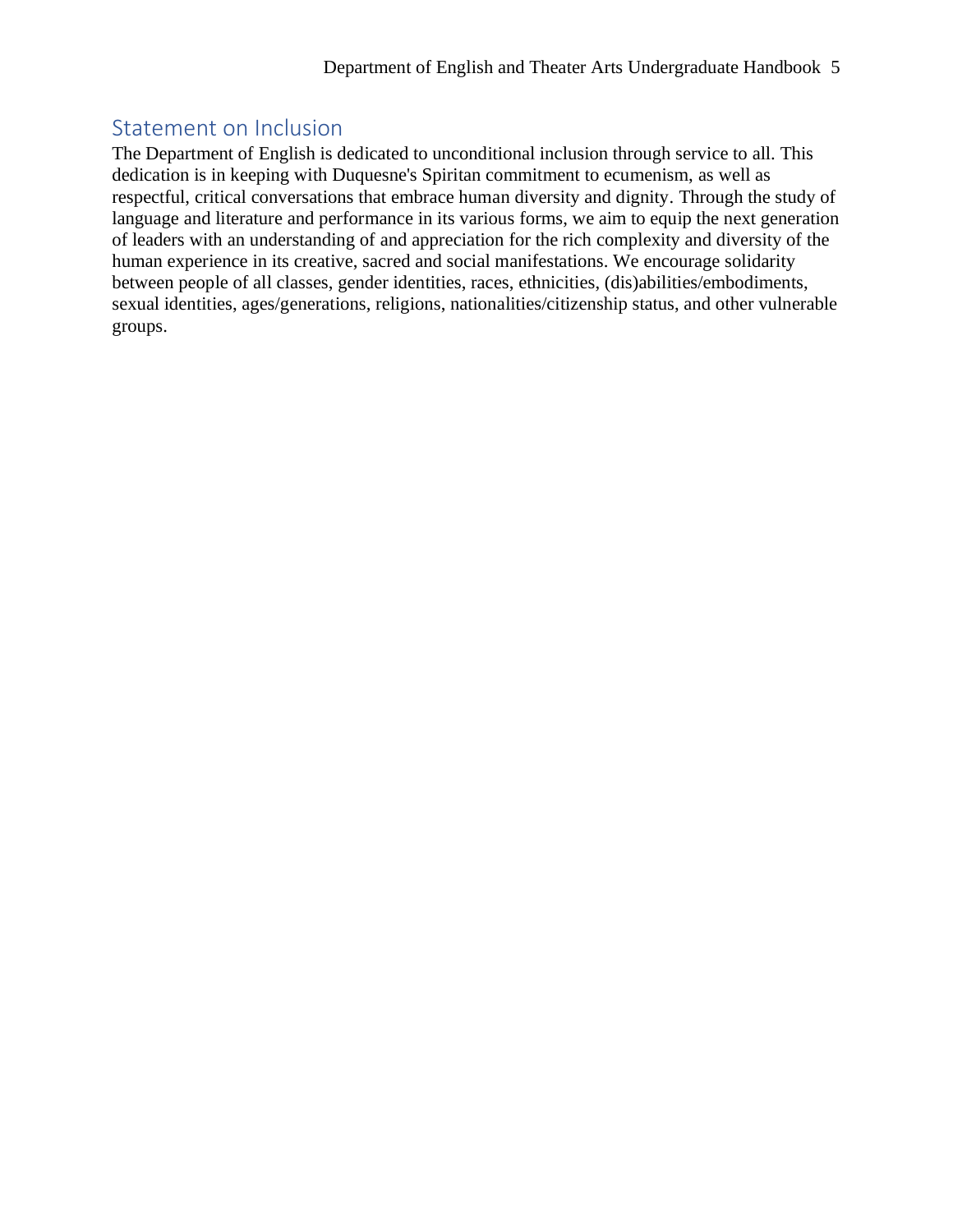# Faculty

| Name                  | Title                                    | Areas of Specialty                                                                 | Email              |
|-----------------------|------------------------------------------|------------------------------------------------------------------------------------|--------------------|
| Greg Barnhisel        | Professor                                | Modernism, Rhetoric & Composition                                                  | barnhiselg@duq.edu |
| <b>Faith Barrett</b>  | Associate Professor, Director of         | 19th C. American Studies, 20th C. American Poetry, Modern Lyric Poetry             | barrettf@duq.edu   |
|                       | <b>Women's and Gender Studies</b>        |                                                                                    |                    |
|                       | Program                                  |                                                                                    |                    |
| Laura Engel           | Professor                                | Restoration & Eighteenth C Literature, Dramatic Literature, Feminist Theory        | engell784@duq.edu  |
| John Fried            | <b>Associate Professor, Faculty</b>      | Fiction/Creative Writing, Film Studies                                             | friedj@duq.edu     |
|                       | Advisor to :lexicon                      |                                                                                    |                    |
| <b>Kathy Glass</b>    | Professor                                | African-American Literature, Women's Studies                                       | glassk@duq.edu     |
| <b>Susan Howard</b>   | <b>Associate Professor</b>               | The Novel, British Literature of the Long Eighteenth C.                            | howard@duq.edu     |
| Linda Kinnahan        | Professor                                | Twentieth C. American & British Poetry, Feminist Theory                            | kinnahan@duq.edu   |
| Thomas Kinnahan       | <b>Associate Professor</b> , Director of | American Literature                                                                | kinnahant@duq.edu  |
|                       | <b>Graduate Studies</b>                  |                                                                                    |                    |
| Kristin Klucevsek     | <b>Teaching Associate Professor</b>      | <b>Scientific Writing</b>                                                          | klucevsekk@duq.edu |
| Anna Knutson          | Assistant Professor, Director of         | Rhetoric and Composition                                                           | knutsona@duq.edu   |
|                       | <b>First Year Writing</b>                |                                                                                    |                    |
| <b>Stuart Kurland</b> | <b>Associate Professor</b>               | Literature of the English Renaissance, Shakespeare                                 | kurland@duq.edu    |
| John Lane             | Associate Professor, Director of         | Theater                                                                            | lanej@duq.edu      |
|                       | Theater Arts, Faculty Advisor to         |                                                                                    |                    |
|                       | the Red Masquers                         |                                                                                    |                    |
| <b>Jeff Martin</b>    | <b>Teaching Assistant Professor</b>      | Creative Writing, Rhetoric & Composition                                           | martin15@duq.edu   |
| Rebecca Maatta        | <b>Teaching Assistant Professor</b>      | Health Care and Literature, Rhetoric & Composition                                 | mayr1@duq.edu      |
| Emad Mirmotahari      | Associate Professor. Director of         | African Fiction, Fiction from the African Diaspora, World Literature,              | mirmotaharie@duq.e |
|                       | <b>World Literature Minor</b>            | <b>Postcolonial Literature</b>                                                     | du                 |
| James Purdy           | Associate Professor, Director of         | Rhetoric & Composition, Writing & Technology                                       | purdyj@duq.edu     |
|                       | the University Writing Center            |                                                                                    |                    |
| Erin Speese           | <b>Teaching Associate Professor</b>      | Feminist Theory, Diaspora, Rhetoric & Composition, 20 <sup>th</sup> C. British and | speesee@duq.edu    |
|                       |                                          | American Literature                                                                |                    |
| Danielle St, Hilaire  | Associate Professor, Department          | British Renaissance Poetry, Milton                                                 | sthilaired@duq.edu |
|                       | Chair                                    |                                                                                    |                    |
| Judy Suh              | <b>Associate Professor</b>               | British Modernism, Postcolonial Theory                                             | suhj@duq.edu       |
| Matthew Ussia         | <b>Teaching Associate Professor</b>      | Rhetoric & Composition, Visual/Audio Culture, Poetry/Creative Writing              | ussiam@duq.edu     |
| Sarah Breckenridge    | Associate Professor, Director of         | Medieval Literature, Sustainability/Ecocriticism, History of the English           | wrights3@duq.edu   |
| Wright                | <b>Undergraduate Studies, Internship</b> | Language                                                                           |                    |
|                       | <b>Coordinator, Director of Medieval</b> |                                                                                    |                    |
|                       | and Renaissance Studies Minor,           |                                                                                    |                    |
|                       | Faculty Advisor to L'Esprit du Duc       |                                                                                    |                    |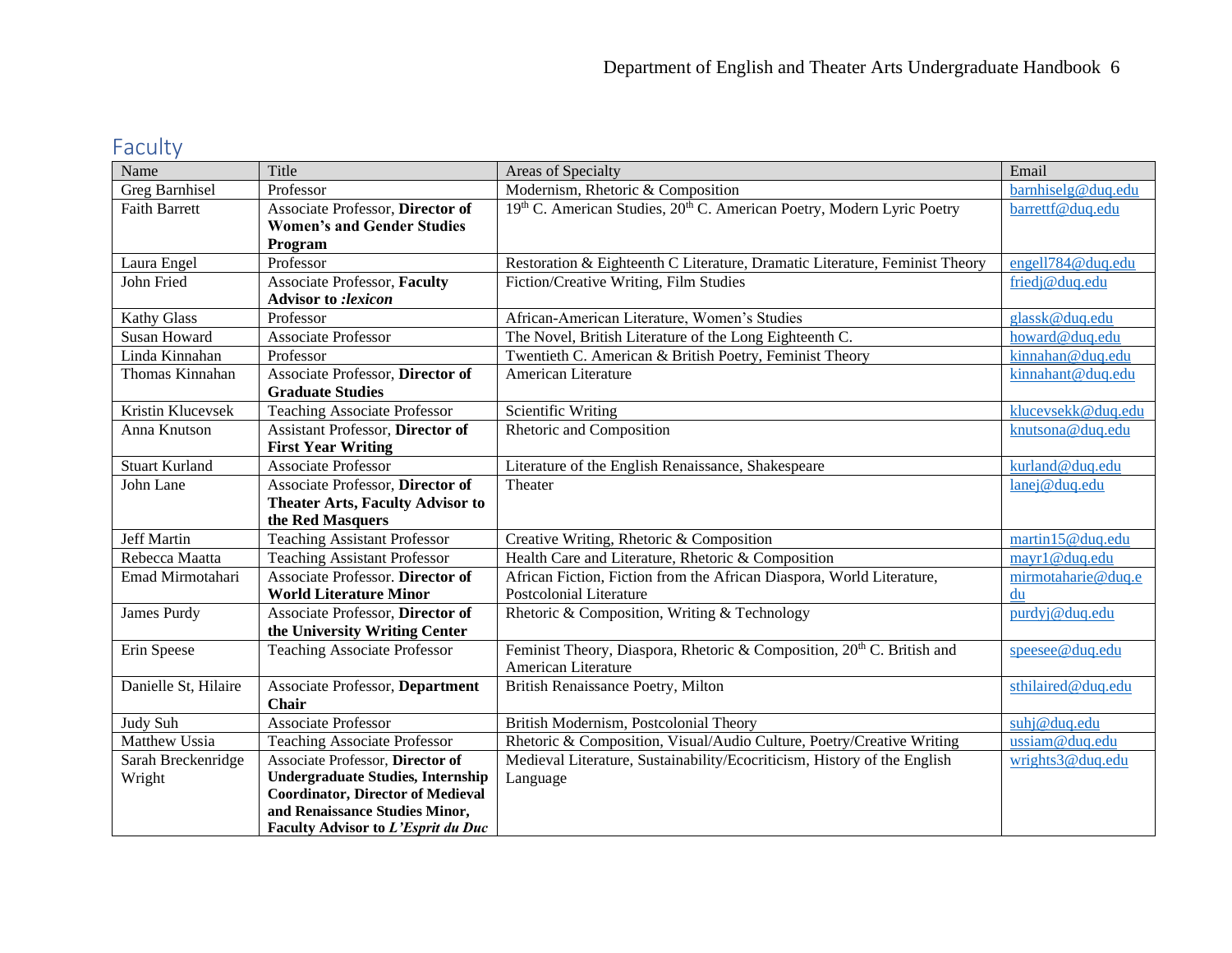# <span id="page-6-0"></span>Student Learning Objectives

Upon graduation, students in the Department of English and Theater Arts should be able to:

- 1. Critically and creatively analyze literary and rhetorical texts (defined broadly to include film, theater, etc.) in their historical, social, and cultural contexts.
- 2. Explain and analyze the importance of historically, socially, and culturally diverse voices.
- 3. Describe and analyze how literary texts and storytelling contribute to and enact social justice.
- 4. Deliver persuasive arguments to diverse audiences, orally and in writing, using genreand discipline-appropriate language.
- 5. Find, evaluate, and engage disciplinary sources meaningfully and ethically.
- 6. Collaborate to generate, perform, and evaluate critical and creative work.

## PROGRAMS

#### English Major, CORE:

The core of the English program is shared across the literature and writing concentration. We require that all of our students complete **36 credits** (reduced to 30 for double majors), including the following:

- ENGL 300W: Critical Issues in Literary Studies
- 3 Surveys, one early period (i.e., "1"), one British, one American (one class may satisfy two of these requirements). Students may select from the following:
	- o ENGL 317: Survey of British Literature 1
	- o ENGL 318: Survey of British Literature 2
	- o ENGL 319: Survey of American Literature 1
	- o ENGL 320: Survey of American Literature 2
	- o ENGL 322: Survey of Global Literature

#### <span id="page-6-1"></span>English Major, Literature Concentration:

The literature concentration is what most people think of when they imagine an English major. It foregrounds reading literary and visual texts across history and geography, while cultivating an awareness and appreciation of diverse voices. In addition to core requirements, students on the literature track must complete the following:

- 5 400-level classes that meet the following distribution requirements (one class may satisfy two of these requirements):
	- o Pre-1700
	- o 1700-1900
	- o Post-1900
	- o Diversity
- 3 elective classes\*

\*Double majors need only complete 1 elective class.

#### <span id="page-6-2"></span>English Major, Writing Concentration:

The writing concentration approximates a major in creative writing. It is built around workshops in multiple genres, while also requiring that you engage literature as a platform on which to build your own writing. In addition to core requirements, students on the writing track must complete the following: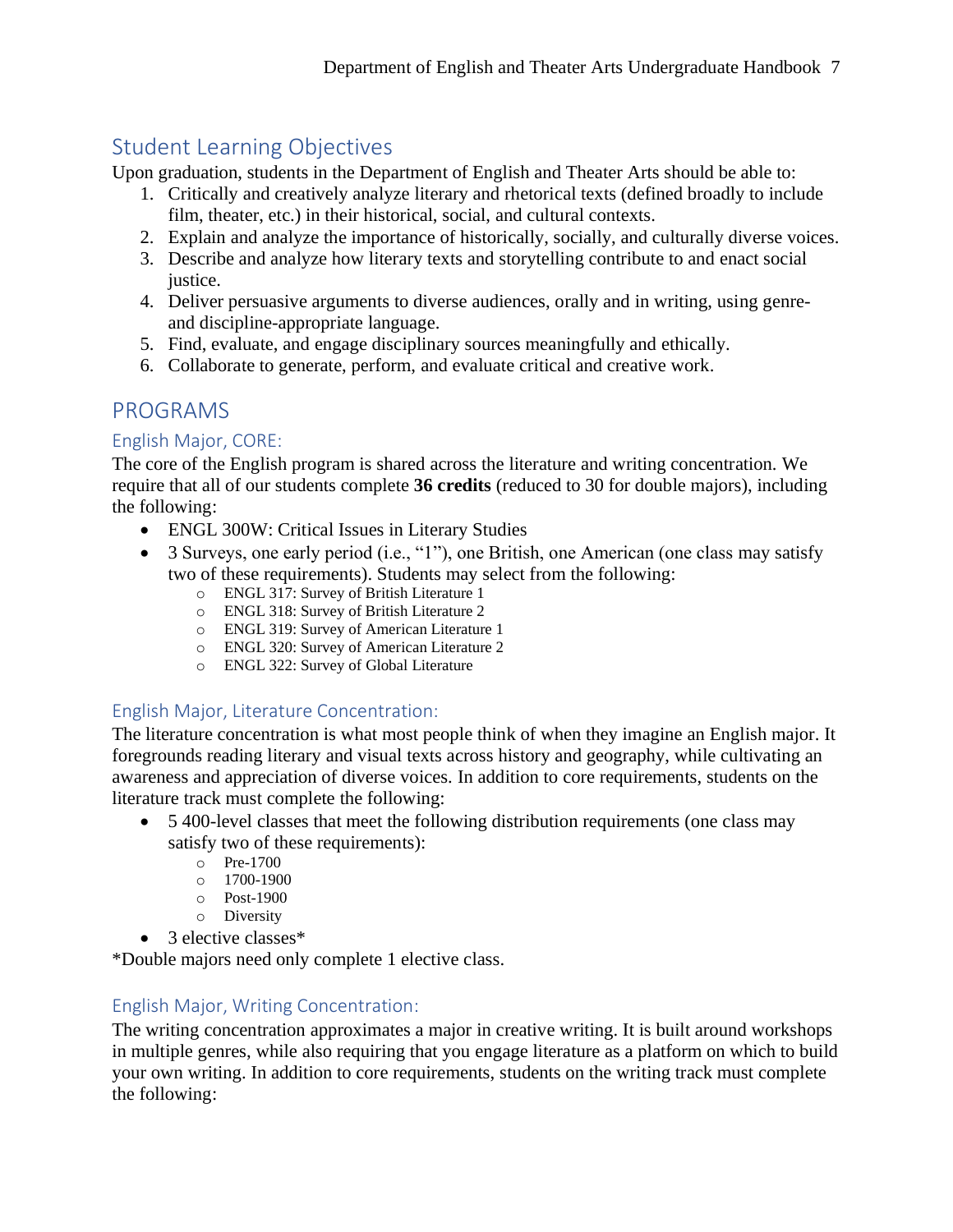- 3 300- or 400-level writing classes in at least *two genres*
- 3 400-level classes (1 of which must be in literature, 1 of which must be in writing)\*
- 2 elective classes $**$

\*Double majors need only complete 2 400-level classes (1 of which must be in literature, 1 of which must be in writing)

\*\* Double majors need only complete 1 elective class

#### <span id="page-7-0"></span>Dual Degree ENGL-ED: B.S. English Education, B.A. English (Literature):

This program earns students *both a B.S. and a B.A.* (hence the "dual degree" designation). To complete this program, students must complete core requirements in the School of Education and the McAnulty College of Liberal Arts. In addition to English core requirements, students in the dual degree program must complete the following:

- English Major, Literature Concentration requirements (see above)
- 1 class in History and Structure of the English Language (HSEL)
- 1 class in Media/Film
- 1 class in Global Literature

#### <span id="page-7-1"></span>Double Major ENGL-ED: B.S. English Education (Literature and Writing):

This program earns students a B.S*.* in the School of Education. Students do not complete the McAnulty College of Liberal Arts core requirements. In effect, this means that rather than taking a language, students take a Writing Concentration. In addition to English core requirements, students in the double major program must complete the following:

- English Major, Literature Concentration requirements (see above)
- English Major, Writing Concentration requirements (see above)
- 1 class in History and Structure of the English Language
- 1 class in Media/Film
- 1 class in Global Literature

#### **FAQ: How do I free up electives so that classes like ENGL 101 count toward my program?**

The final three requirements in both ENGL-ED programs are designated as "electives" on student program sheets (History and Structure of the English Language, Media/Film, and Global Literature). These electives can become "free" through a number of strategies. Among these, a student can take:

- ENGL 322: Survey of World Literature to fulfill the survey requirement *and* the Global Literature requirement (which frees up the "Global Literature" requirement as an elective)
- ENGL 446: History and Structure of the English Language to fulfill one of the 5 400-level distribution requirement (which frees up the "HSEL" requirement as an elective)
- Any 400-level film class to fulfill one of the 5 400-level distribution requirements (which frees up the "Media/Film" requirement as an elective)

#### **FAQ: How do I chose between the dual-degree and double-major programs in ENGL-ED?**

Many students' decisions are driven by whether they want to take a language or not, but this alone should not be the determining factor. Are you thinking about potentially returning to get an MA in English at some point in your career? If so, you might consider the dual degree program, since you can then apply for an MA with a BA in English on your resume. Are you interested in tutoring and/or mentoring ESL students? If so, the CORE requirements in the McAnulty College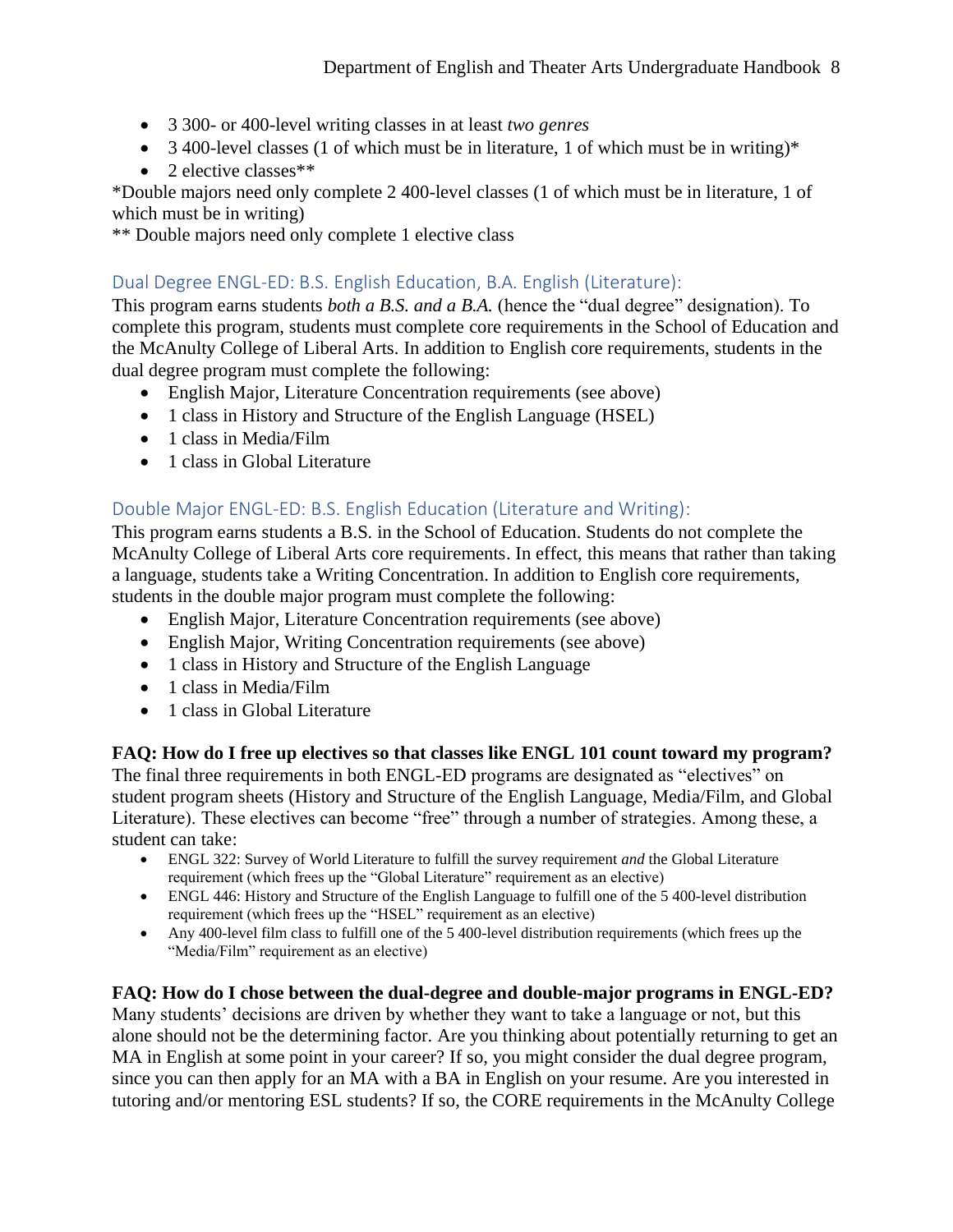of Liberal Arts might serve you well. We invite you to speak with the Director of Undergraduate Studies in English about this decision, in addition to your advisor in the School of Education.

#### <span id="page-8-0"></span>English Minor

The minor in English can be very much what you make of it, though it will be more based in literature than the Creative Writing Minor. Students must complete 15 credits with the following requirements:

- ENGL 300W: Critical Issues in Literary Study
- 1 400-level literature class
- 3 elective classes in ENGL\* (1 of which can be at the 100 level)

\*As of Spring 2020, UCOR/BRDG 102 may count as one of the 3 elective classes in the English minor.

### <span id="page-8-1"></span>Creative Writing Minor

The Creative Writing Minor is to the Writing Concentration what the English Minor is to the Literature Concentration. This minor requires that you take 15 credits of writing workshops *in at least two genres* (such as fiction, poetry, creative non-fiction, scientific writing, etc.).

- 2 300-level creative writing classes\*
- 2 300/400-level creative writing classes
- 1400-level creative writing class

\* ENGL 101: Multi-Genre Creative Writing may be used instead of one of the 300-level courses. However, the course will not satisfy a genre requirement.

English majors with a literature concentration may declare a Creative Writing minor. However, *no more than one course may count for both the Creative Writing minor and the English literature major*. English majors with a writing concentration may not declare the Creative Writing minor.

#### <span id="page-8-2"></span>Film Studies Minor

Students in the Film Studies minor will have the opportunity to critique and (if they choose) produce film. This minor requires that you take 15 credits with the following requirements:

- ENGL 200: Intro to Film
- 3 100/200/300-level elective classes
- 1 400-level elective class

6 credits can be taken outside of the English department, up to 3 of which can be transferred in from another institution (courses transferred in should be production based). The minor will also accept a 200- or 300-level course in lieu of a 400-level course if the student arranges to complete additional work with his/her professor (making the workload equivalent to a 400-level course).

English majors with either a literature concentration or a writing concentration may declare a minor in Film Studies.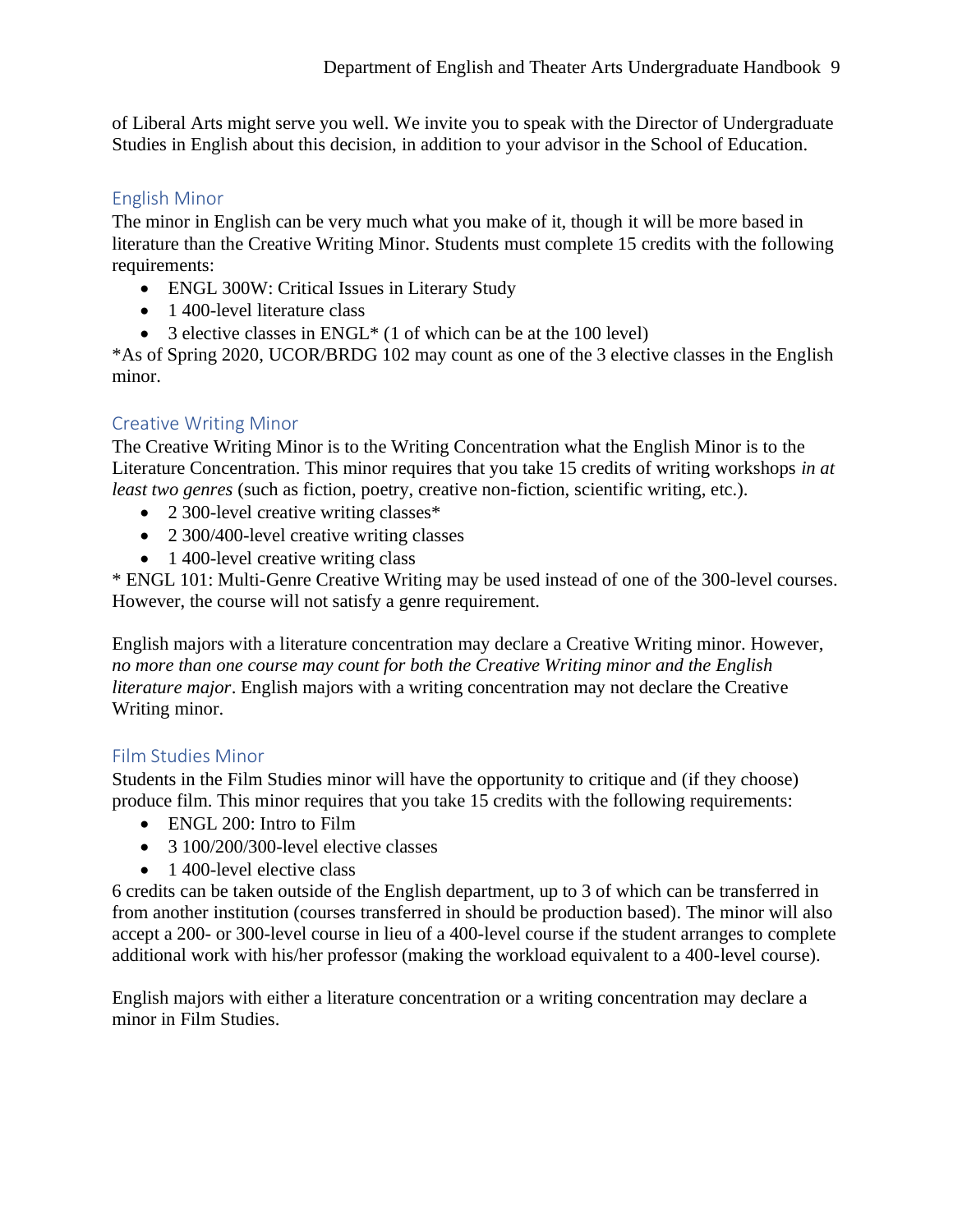#### <span id="page-9-0"></span>Interdisciplinary Minors with which ENGL heavily overlaps

The ENGL major is a major contributor to many interdisciplinary programs in the College of Liberal Arts. Each semester the Course Description document will include a list of these minors and the courses that can be counted toward them. Note that no more than 6 credits may be counted toward both a major and minor. Related programs include:

- Medieval and Renaissance Studies (MARS)
- World Literature (WDLI)
- Women's and Gender Studies (WGSG)

# <span id="page-9-1"></span>The English Department Capstone (ENGL 447)

More information will be forthcoming on Capstone opportunities in AY 22-23. For students graduating in Spring 2022, a soft rollout of the capstone experience will be offered as ENGL 447: Capstone. In this course, you will select one of three pathways:

| Track                   | <b>Vocational Alignment</b>                                | Final Product                                                  |
|-------------------------|------------------------------------------------------------|----------------------------------------------------------------|
| Directed Study          | Graduate programs (MA/MFA/PhD)                             | Critical or creative work                                      |
| Internship              | Varied (depending on the internship)                       | Varied (depending on employer's needs)                         |
| "Twice as High"         | Communication, marketing, media,<br>publishing, journalism | Department newsletters, alumni features,<br>recruiting content |
| <b>Student Teaching</b> | Education                                                  | <b>Student Teaching</b>                                        |

All students in the capstone course, regardless of the pathway they choose, will complete the same academic work, which will include reflecting on the connections between the Bridges CLE and the English major, reflecting on yourself as a potential employee, and producing documents that will advertise your employability (a LinkedIn profile, an e-portfolio, etc.). This work fulfills the BRDG capstone requirement

## <span id="page-9-2"></span>Double-Counting Credits

We encourage students to double major, minor, and in general diversify their undergraduate course work, and we have taken steps to make this possible for our students. There are rules that apply across the College with regards to double-counting credits, though. These rules follow:

- Up to **9 credits** may be shared between an interdisciplinary major\* and another major or minor
- Up to **6 credits** may be shared between two majors
- Up to **6 credits** may be shared between a major (interdisciplinary or not) and a minor)
- Up to **3 credits** may be shared between two minors

\*an interdisciplinary major is one in which required courses straddle multiple departmental offerings: for example, Women's & Gender Studies

## <span id="page-9-3"></span>Undergraduate Mentorship and Registration

All declared English majors are assigned a faculty mentor who will help track your progress to degree and offer support and guidance along the way. Every semester before registration you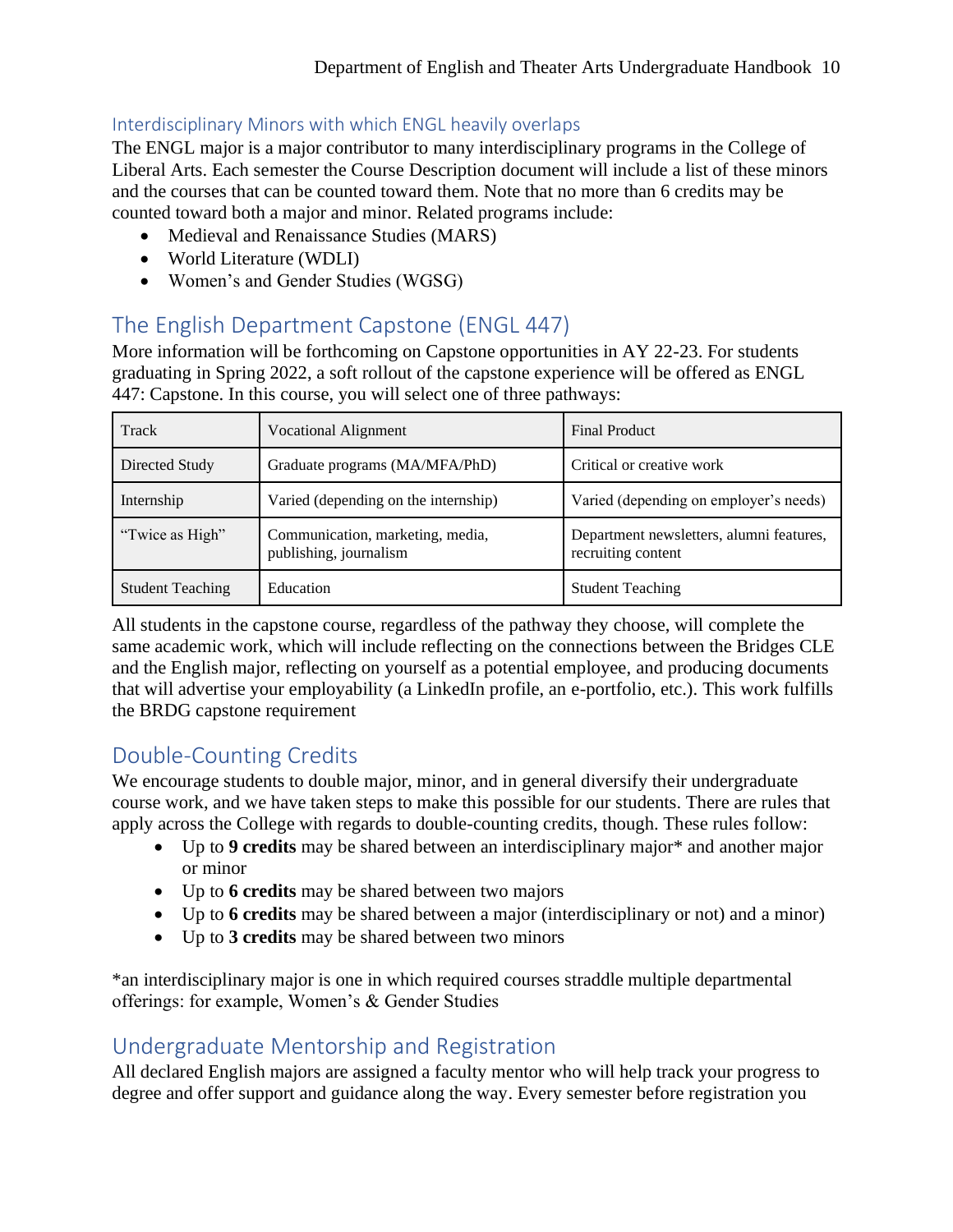will meet with your faculty mentor (this will happen *before* you meet with your College advisor). To prepare for this meeting, you should take a careful look at the Course Description document circulated by the Director of Undergraduate Studies. This document includes:

- A list of department initiatives
- Course descriptions for all ENGL/THEA classes, including a preliminary announcement of internship opportunities
- A separation of classes into levels and concentrations (for example, a separate section is dedicated to "Writing Classes," all of which count toward the Writing Concentration)
- A table indicating how classes count toward  $(1)$  ENGL distribution requirements,  $(2)$ ENGL-ED requirements, (3) BRIDGES CLE requirements
- A list of classes that count toward INTD minors

You should attend your mentoring meeting ready to discuss the following:

- What classes you plan to take the following semester
- What classes you would like to see the department offer in the future
- How our curricular and extra-curricular programming might help you meet your academic or post-graduate goals
- Ouestions about the major, your career pathways, etc.

During the meeting your faculty mentor will take notes on your progress to degree on our internal program sheets. They will then fill out an electronic form that is automatically sent to you and your College Advisor that lists the English courses you intend to take in the coming semester. This communication assures your College Advisors that, from the English department's perspective, you are on the right track.

Though these meetings may seem redundant of the meetings you have with your College advisor, they are far from it. Your College Advisor is equipped to advise you on how the ENGL major fits with your other course work (BRIDGES, College Core, etc.), but no one knows the English program better than its faculty, and we are *responsive to your needs and desires*. The mentorship program ensures that your goals as an undergraduate at Duquesne can be met.

## <span id="page-10-0"></span>Accelerated MA Program

The Accelerated MA Program offers students an opportunity to earn an MA in only five years (including two summers). In this program, students are advised to take two graduate-level courses in the last year of their BA, earning 6 credits toward the Master's degree. For more information, please contact the Director of Graduate Studies.

## <span id="page-10-1"></span>Special Opportunities

#### <span id="page-10-2"></span>ENGL 446: Internships

Internship opportunities are embedded into the capstone experience for ENGL majors, but we also offer internships outside of the capstone. This affords you the opportunity to explore more than one potential career pathway (ENGL 446 may be repeated for credit). The English department has established partnerships across the University and throughout the City of Pittsburgh to develop internship opportunities *exclusively for Duquesne English students*. These partnerships include the following: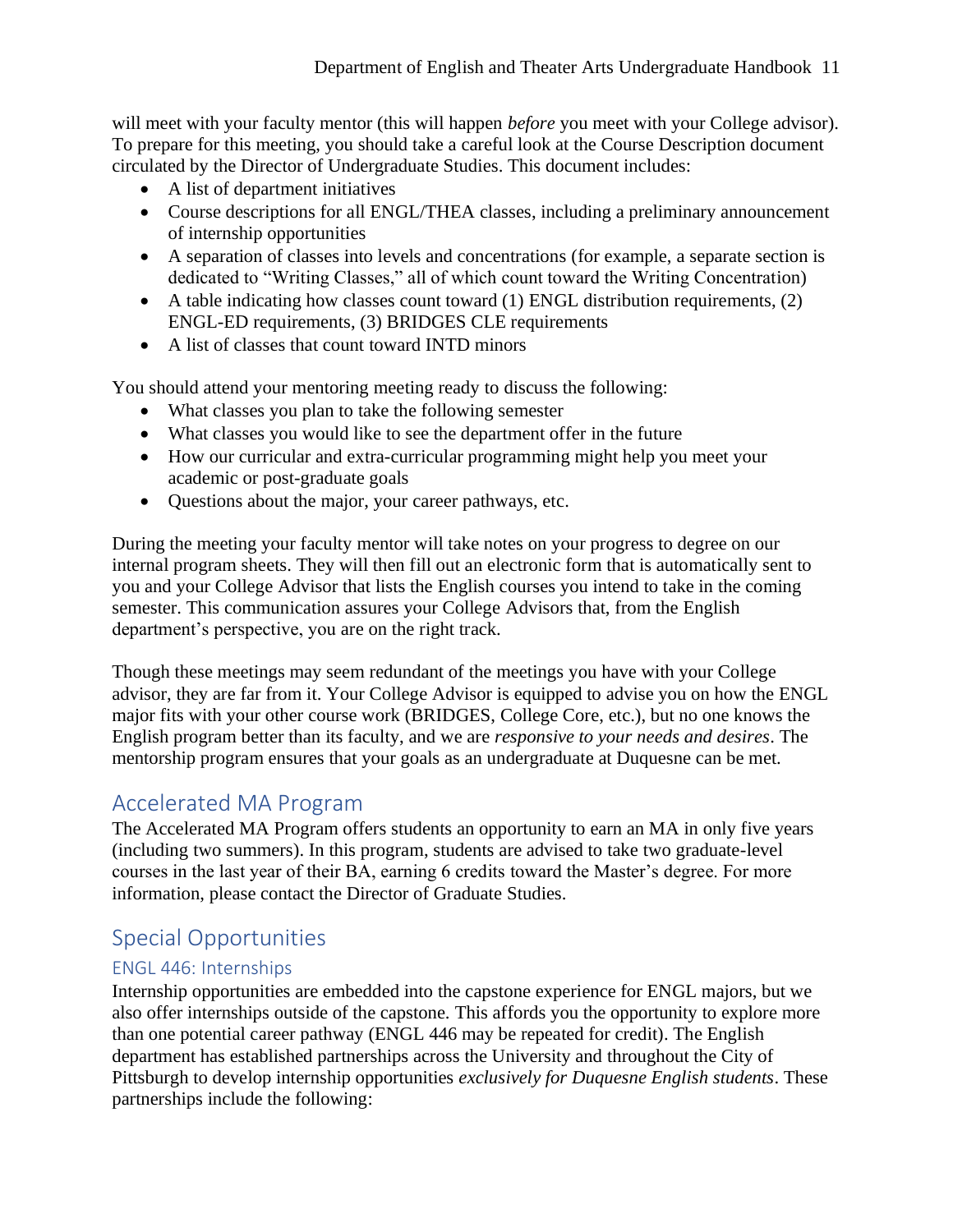- [ACH Clear Pathways](https://www.achclearpathways.org/) Community Writing Center
- ACH Clear Pathways After-School Arts Program
- [Alliance for Refugee Youth Support and Education](https://www.arysepgh.org/) (ARYSE)
- *[The D.U.Quark](https://duquark.com/)*, a scientific communications journal
- [The Gumberg Library](https://duq.edu/academics/gumberg-library)
- The English Department (in social media and marketing/communication)

As a student in ENGL 446, you will complete both (1) vocational work, and (2) academic work. Your vocational work will consist of 2 hours/credit on-site with your employer each week (i.e., a 3-credit internship requires 6 hours on-site per week). Your academic work will consist of business and professional writing in a variety of genres and a final project of your design. Most students deign posters for presentation in the Undergraduate Research and Scholarship Symposium (see "Undergraduate Research" below) or write final reports on their internship work.

English 446 counts toward the Writing Concentration as a 400-level writing course in the "Business and Professional Writing" genre, and toward the Literature Concentration as a 400 level distribution class. It may also count as an elective in either concentration.

#### <span id="page-11-0"></span>Undergraduate Research

We strongly encourage our students to display their work at the Undergraduate Research and [Scholarship Symposium](https://duq.edu/research/student-research/2019-urss-video-competition-/urss) (URSS), held annually in March or April. In almost *all* of our 400-level classes (and many of our 300-level classes) students are writing and researching their own creative theses about texts. The resulting papers constitute undergraduate research, and can easily be presented in poster format (the primary format for the URSS). In most cases the department can cover the cost of poster printing. To explore this option, contact the Director of Undergraduate Studies.

We also encourage students to seek opportunities to present their work at academic conferences. Funding for these endeavors can be secured through the O'Donnell Scholarship, or through discussion with the Director of Undergraduate Studies and Chair. Many students have presented their work at the Sigma Tau Delta International Convention and elsewhere.

#### <span id="page-11-1"></span>Study Abroad

We also strongly encourage our students to study abroad and explore their identities as global citizens. This can happen in three ways: (1) a semester abroad, (2) a Maymester, (3) a Spring Breakaway.

- 1. Semester Abroad: Duquesne has campuses in [Rome](https://www.duq.edu/academics/study-abroad/duquesne-in-rome) and [Dublin.](https://www.duq.edu/academics/study-abroad/duquesne-in-dublinhttps:/www.duq.edu/academics/study-abroad/duquesne-in-dublin) English faculty are often in the rotation to teach on-site in Rome, and many literature classes transfer in from University College Dublin to satisfy major requirements. To determine what classes will transfer and what requirements they will satisfy, you should arrange a meeting with the Director of Undergraduate Studies.
- 2. The English department regularly offers [Maymesters,](https://www.duq.edu/academics/study-abroad/maymester) which bring students to a destination for 3-4 weeks for up to 6 credits towards the major. Recent Maymesters have taken students to Ireland and England.
- 3. We also regularly offer [Spring Breakaway](https://www.duq.edu/academics/study-abroad/spring-break-away) courses. These courses are offered in the Spring semester and include a week-long trip during the spring break to a destination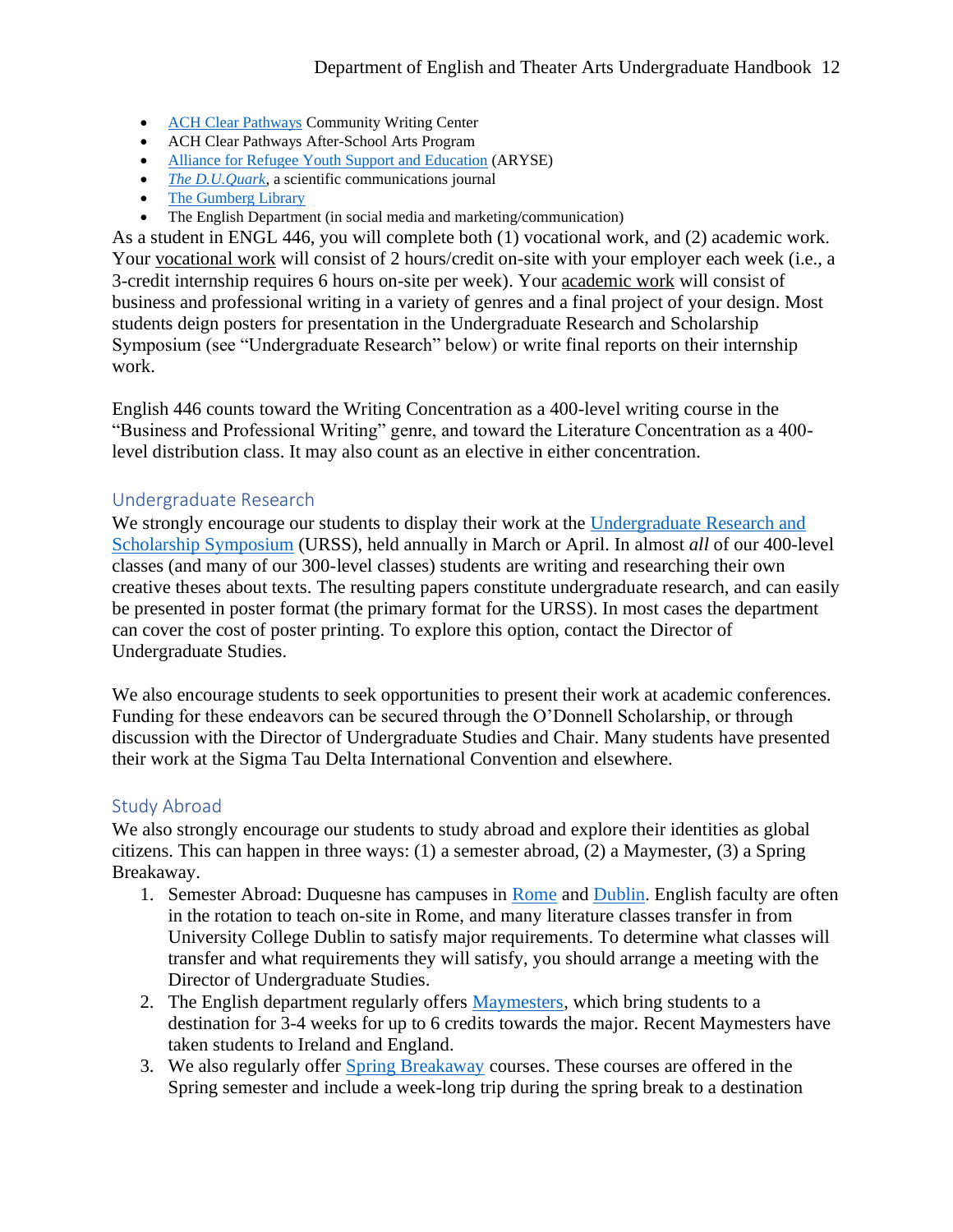related to course content. Recent Spring Breakaways have taken students to England, Rome, and Canada.

## <span id="page-12-0"></span>Scholarships and Awards

All Scholarship contests are run in the **spring semester only**. Applications are generally due the second week of May. To be eligible, students must be matriculating in the fall semester following their application.

#### <span id="page-12-1"></span>Francis J. Chivers Scholarship

This scholarship is awarded to the best interpretative essay of five to ten pages. The essay must have been submitted in an English course at Duquesne and have been graded and commented on by the Instructor. To be eligible, students must be English majors and must be enrolled at Duquesne for at least one semester after submitting their application.

#### <span id="page-12-2"></span>Carroll Creative Writing Scholarship

This scholarship is awarded to the best creative piece of five to ten pages. To be eligible, students must be enrolled at Duquesne for at least one semester after submitting their application. Winners will be asked to present their work at the Coffee House Creative Reading Series in the fall semester of their award.

#### <span id="page-12-3"></span>O'Donnell Undergraduate Research Award

This award will support a defined research project conducted by an undergraduate English major at Duquesne. To be eligible, students must be English majors and must be enrolled at Duquesne for at least one semester after submitting their application. The funds must be used in a way that directly facilitates and advances a research project defined by the student. Items/activities that will be considered for support include: pursuit of an independent course of study, travel to archives/libraries, tuition and/or travel costs for a specialized course outside of Duquesne, and accommodation costs associated with research travel. Work in service of the O'Donnell award must be completed in the summer months.

Multiple O'Donnell awards may be given, and each awardee will be asked to present at the O'Donnell Undergraduate Research Symposium in the Fall semester. This is generally held from 3-4 PM on a Friday.

#### <span id="page-12-4"></span>Senior Awards

Each spring semester the Department of English and Theater arts selects graduating seniors for the following awards:

- Excellence in English
- Excellence in Theater Arts
- Excellence in Fiction Writing
- Excellence in Poetry Writing
- Excellence in Playwriting
- Excellence in Service
- Excellence in Writing Center Consulting

Seniors who graduated the winter preceding a May matriculation are also eligible. Nominations are made internally by faculty and nominees will be asked to provide a resume and 5-page writing sample for committee review. Winners will join the faculty for a luncheon, which is usually held on Reading Day, preceding Spring final exams.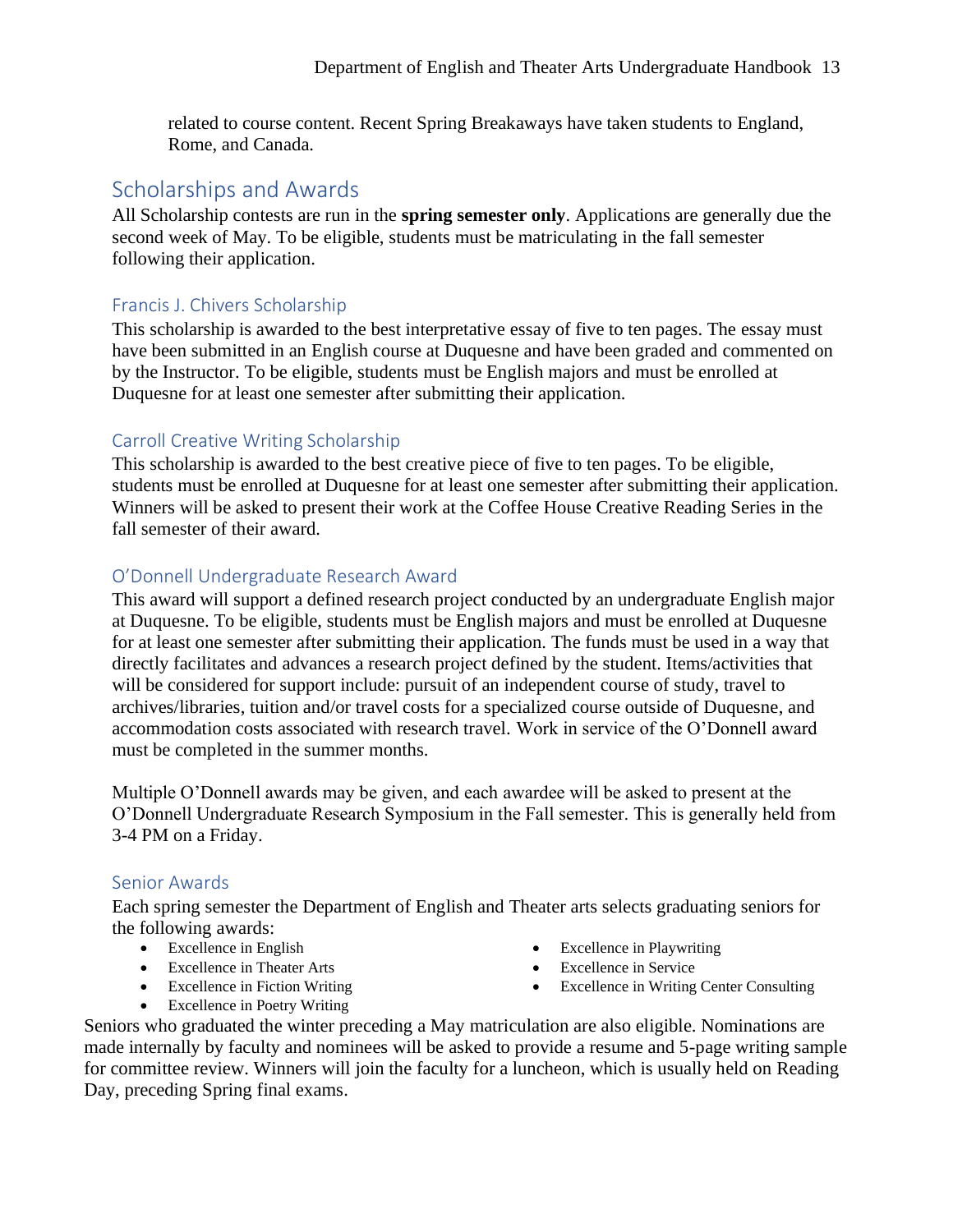# <span id="page-13-0"></span>Special Initiatives and Professional Development

#### <span id="page-13-1"></span>Own Your Education

Each year you are invited to vote on a theme that you want to drive departmental programming, including classes, visiting speakers, etc. Early in the fall semester, Sigma Tau Delta will ask for theme suggestions. These will then be narrowed down to a select few that you will vote on in October/November. The winning theme will be instituted the following academic year. This initiative ensures that you have a sense of ownership over your education, and that we are being responsive to your needs. We also hope that you will pursue opportunities to make connections across classes and present theme-related research projects at outlets like the URSS.

#### <span id="page-13-2"></span>Visiting Writers and Scholars Series

Each year the department hosts at least one and usually two visiting speakers. These speakers' presentations will often be integrated into relevant courses, but even if you aren't required to attend, we *strongly encourage* you to do so. The presentations help develop a sense of community in the department and afford us all an opportunity to learn something new from an expert in the field.

#### <span id="page-13-3"></span>Coffee House Creative Reading Series

The Coffee House Reading Series is a monthly reading of creative writing at the Genesius Theater. Organized and sponsored by Duquesne University's English Department, the series aims to develop the creative writing and arts community on Duquesne's campus by inviting established writers to present their work alongside the work of students and other emerging writers.

## <span id="page-13-4"></span>Student Organizations

#### <span id="page-13-5"></span>Sigma Tau Delta

A member of the Association of College Honor Societies, Sigma Tau Delta was founded in 1924 at Dakota Wesleyan University. All English majors are eligible to get involved. We currently offer Full and Associate Membership:

- The minimum requirements for Full Membership are 1) three semesters of college coursework, 2) two English classes above the 100 level, and 3) a B average in general coursework. Full Membership is considered competitively, and meeting the minimum requirements does not guarantee acceptance.
- Associate Membership is meant for members who do not meet the minimum requirements, but are looking to get involved. They can attend chapter meetings, events, and win chapter awards. They also are automatically accepted as Full Members upon eligibility, without the competition of reapplying for Full Membership.

More information can be found by visiting the [Sigma Tau Delta website.](https://www.english.org/)

#### <span id="page-13-6"></span>The Red Masquers

The Duquesne University Red Masquers is proud to lay claim to being the oldest amateur theatre company in the city of Pittsburgh. Known as the Red Masquers since 1914, the group traces its roots back to the late 1800s when Duquesne first started to offer an education in dramatics. Since its founding, the company has given literally hundreds of performances in several venues and has weathered dramatic changes in its structure, the university, and the city of Pittsburgh.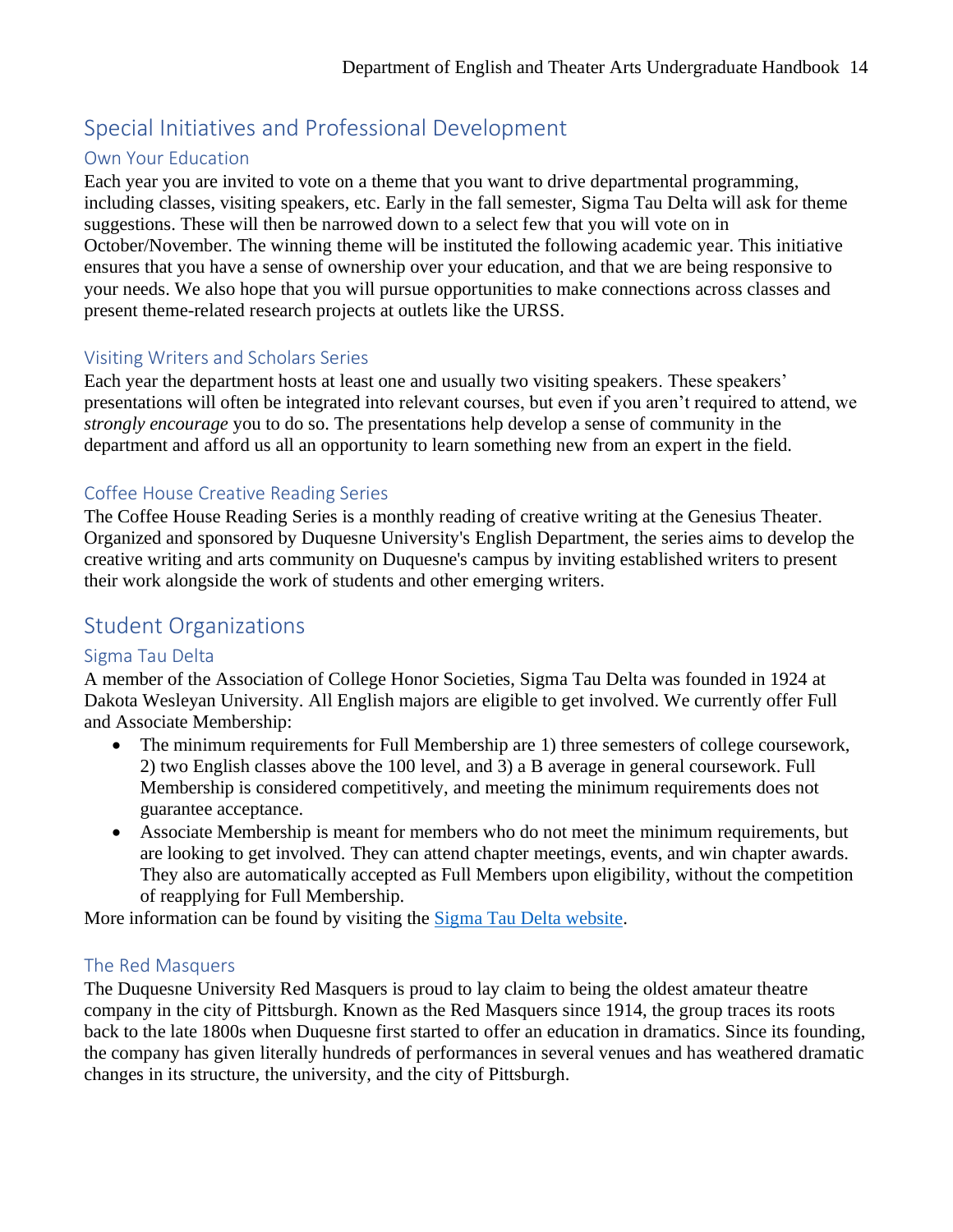The company provides an opportunity for students to learn about and participate in theater regardless of their major or background. Majors represented include business, pharmacy, communications, English and more. Membership is open to any student in good academic standing. No previous theatrical experience is required. Interested students should contact Prof. John Lane [\(lanej@duq.edu\)](mailto:lanej@duq.edu).

#### <span id="page-14-0"></span>*:Lexicon*

Duquesne University's journal of arts and literature, *:Lexicon*, is produce biannually by a team of student editors. In publishing the poetry, prose, drama, music, and visual art of Duquesne faculty, students, and alumni, *:Lexicon* promotes the arts and showcases the vibrant spirit and talent of the extended Duquesne community. Release parties are held at the end of each semester and copies are distributed around campus. Back-issues are available for reading at Gumberg Library. Interested students should contact Prof. John Fried [\(friedj@duq.edu\)](mailto:friedj@duq.edu).

#### <span id="page-14-1"></span>L'Esprit du Duc

The Duquesne University yearbook, *L'Esprit du Duc*, is produced yearly by a team of student editors. The yearbook is always looking for volunteers to work with the editors as they photograph campus events, create page layouts using Jostens, and write/edit text. Volunteers may also have the opportunity to apprentice with an editor and then seek a compensated position the following year. Interested students should contact Dr. Sarah Wright [\(wrights3@duq.edu\)](mailto:wrights3@duq.edu).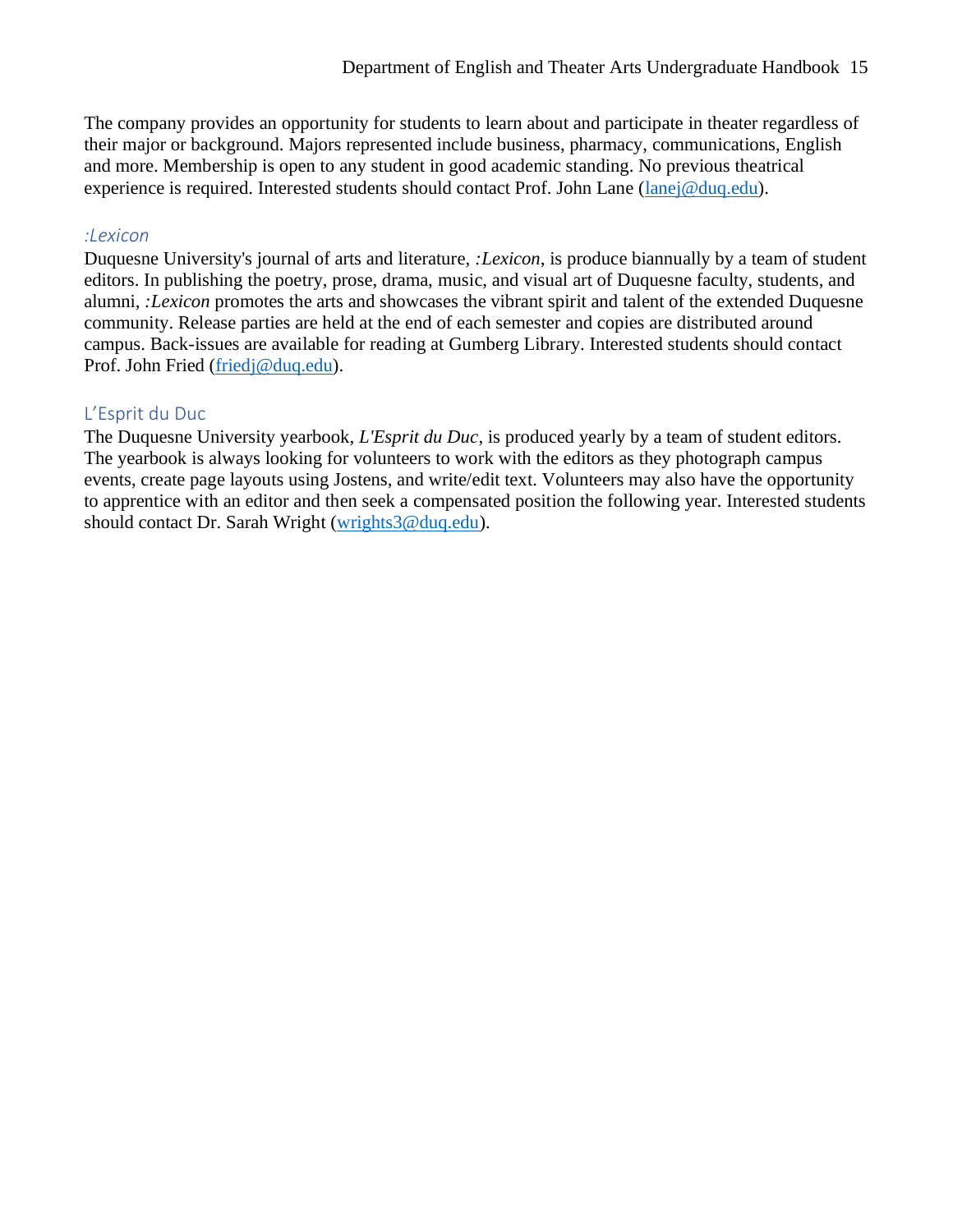# Department of English Concentration in Literature

<span id="page-15-0"></span>To major in English a student must earn at least 36 credits beyond the University Core requirements, UCOR/BRDG 101 and 102

|                                                  | Declared on DORI?: $\Box$ Yes $\Box$ No (if you have not yet declared, please do so ASAP) |          |
|--------------------------------------------------|-------------------------------------------------------------------------------------------|----------|
|                                                  | <b>English Core Courses</b> (12 credits)                                                  |          |
| <b>ENGL 300W: Critical Issues</b><br>Course name | Course #                                                                                  | Semester |

And three survey of literature courses:

*(English majors will be required to take at least one American and one British Survey, one of which must be from the early period, as well as a third survey course of the student's choosing.)*

| Course name | Course # | Semester |
|-------------|----------|----------|
| Course name | Course # | Semester |
| Course name | Course # | Semester |

(*required only for double majors with Philosophy where English is the 1st Major)* ENGL 434W: Literary Theory  $\overline{\text{Course}}$  #  $\overline{\text{Course}}$   $\overline{\text{ն}}$ Course name Course # Semester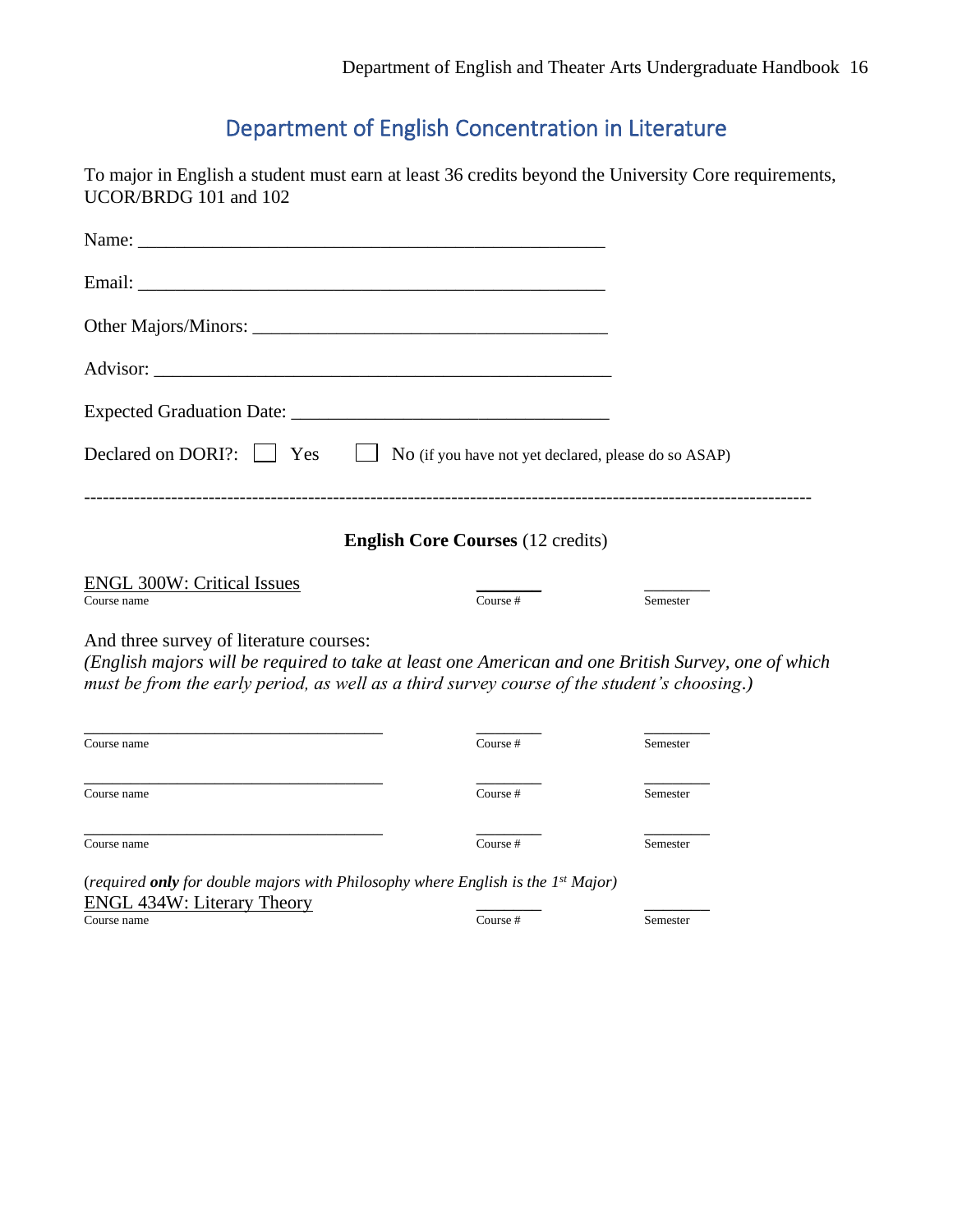#### **Concentration in** *Literary Studies*

15 credit hours at the 400-level that fulfill the following distribution requirements:

- One course focused on texts written **pre-1700**
- One course focused on texts written between **1700-1900**
- One course focused on texts written **post-1900**
- One course focused on **diversity:** writers who are neither British nor American, or who are from historically marginalized/minority communities

Note: courses may fulfill more than one distribution requirement. For instance, a course on 18<sup>th</sup> century women writers would fulfill both the 1700-1900 historical requirement and diversity requirements.

*For each 400-level course, put a check mark in the appropriate box for any distribution requirements the course fulfills. Each requirement column should have at least one check mark by the time the student has completed all 5 required 400-level courses.*

| <b>Course Name</b><br>(e.g., Intro to ENGL) | Course #<br>(e.g., | Semester<br>(e.g., FA20) | Pre-<br>1700 | 1700-<br>1900 | Post-<br>1900 | Diversity |
|---------------------------------------------|--------------------|--------------------------|--------------|---------------|---------------|-----------|
|                                             | ENGL100            |                          |              |               |               |           |
|                                             |                    |                          |              |               |               |           |
|                                             |                    |                          |              |               |               |           |
|                                             |                    |                          |              |               |               |           |
|                                             |                    |                          |              |               |               |           |
|                                             |                    |                          |              |               |               |           |
|                                             |                    |                          |              |               |               |           |
|                                             |                    |                          |              |               |               |           |
|                                             |                    |                          |              |               |               |           |
|                                             |                    |                          |              |               |               |           |
|                                             |                    |                          |              |               |               |           |

#### **Electives** (9 credits) – no more than **two** at the 100 level\*

(*only 3 credits required if student is a double major and English is the second major*)

| Course name | Course # | Semester |
|-------------|----------|----------|
|             |          |          |
| Course name | Course # | Semester |
| Course name | Course # | Semester |

#### **\*UCOR/BRDG 101 & 102 may not count as electives**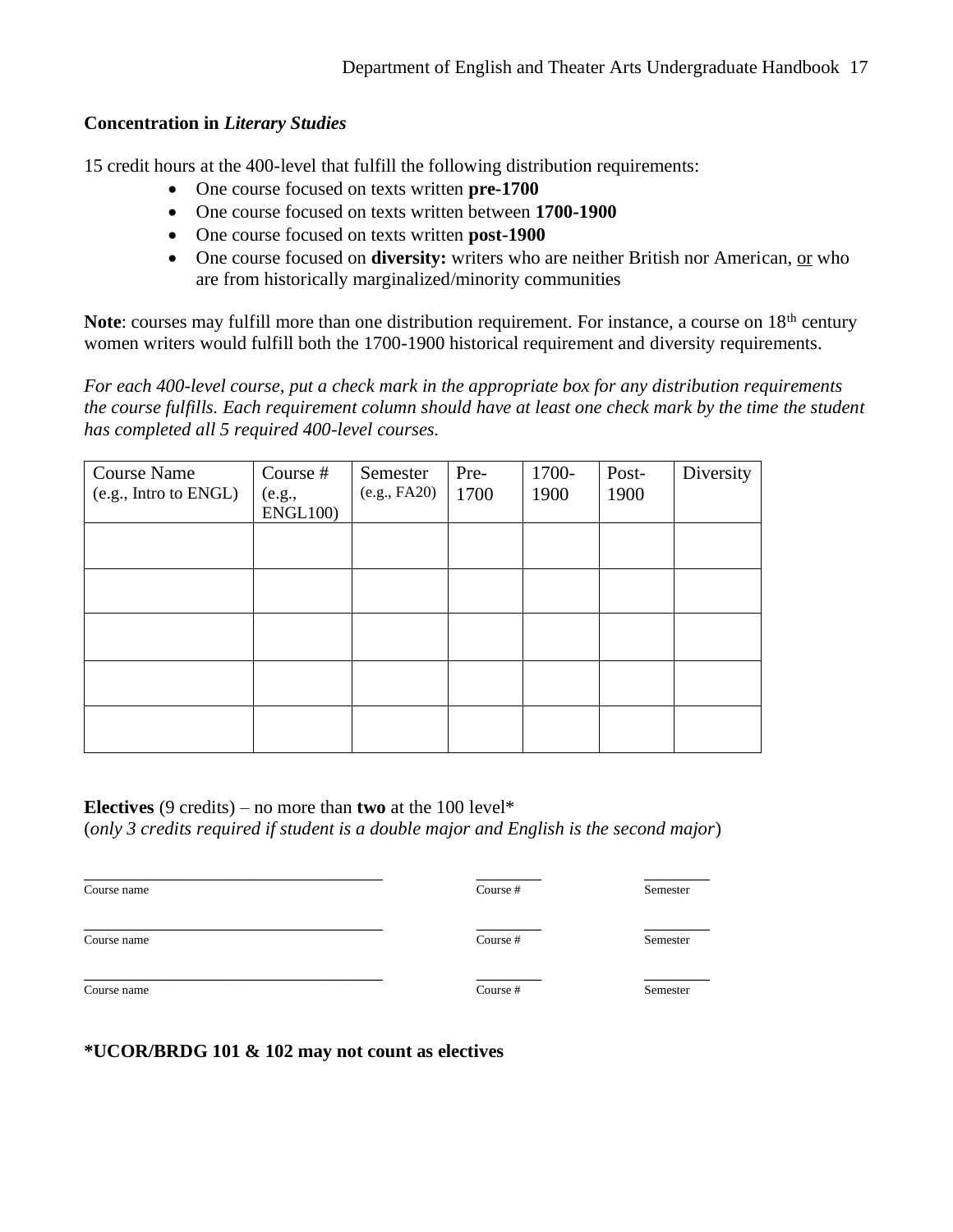# Department of English Concentration in Writing

<span id="page-17-0"></span>To major in English a student must earn at least 36 credits beyond the University Core requirements, UCOR/BRDG 101 and 102

| Other Majors/Minors:                                                          |                                          |          |
|-------------------------------------------------------------------------------|------------------------------------------|----------|
|                                                                               |                                          |          |
|                                                                               |                                          |          |
| //Declared on DORI?: Yes No (if you have not yet declared, please do so ASAP) |                                          |          |
|                                                                               | <b>English Core Courses (12 credits)</b> |          |
| <b>ENGL 300W: Critical Issues</b><br>Course name                              | Course $#$                               | Semester |

And three survey of literature courses:

*(English majors will be required to take at least one American and one British Survey, one of which must be from the early period, as well as a third survey course of the student's choosing.)*

| Course name | Course # | Semester |
|-------------|----------|----------|
| Course name | Course # | Semester |
| Course name | Course # | Semester |

(*required only for double majors with Philosophy where English is the 1st Major)*  $\underline{ENGL}$  434W: Literary Theory<br>
Course name<br>  $\underline{Course #}$   $\overline{Semester}$ Course name Course # Semester

**Concentration in** *Writing Studies -* 18 credits, including: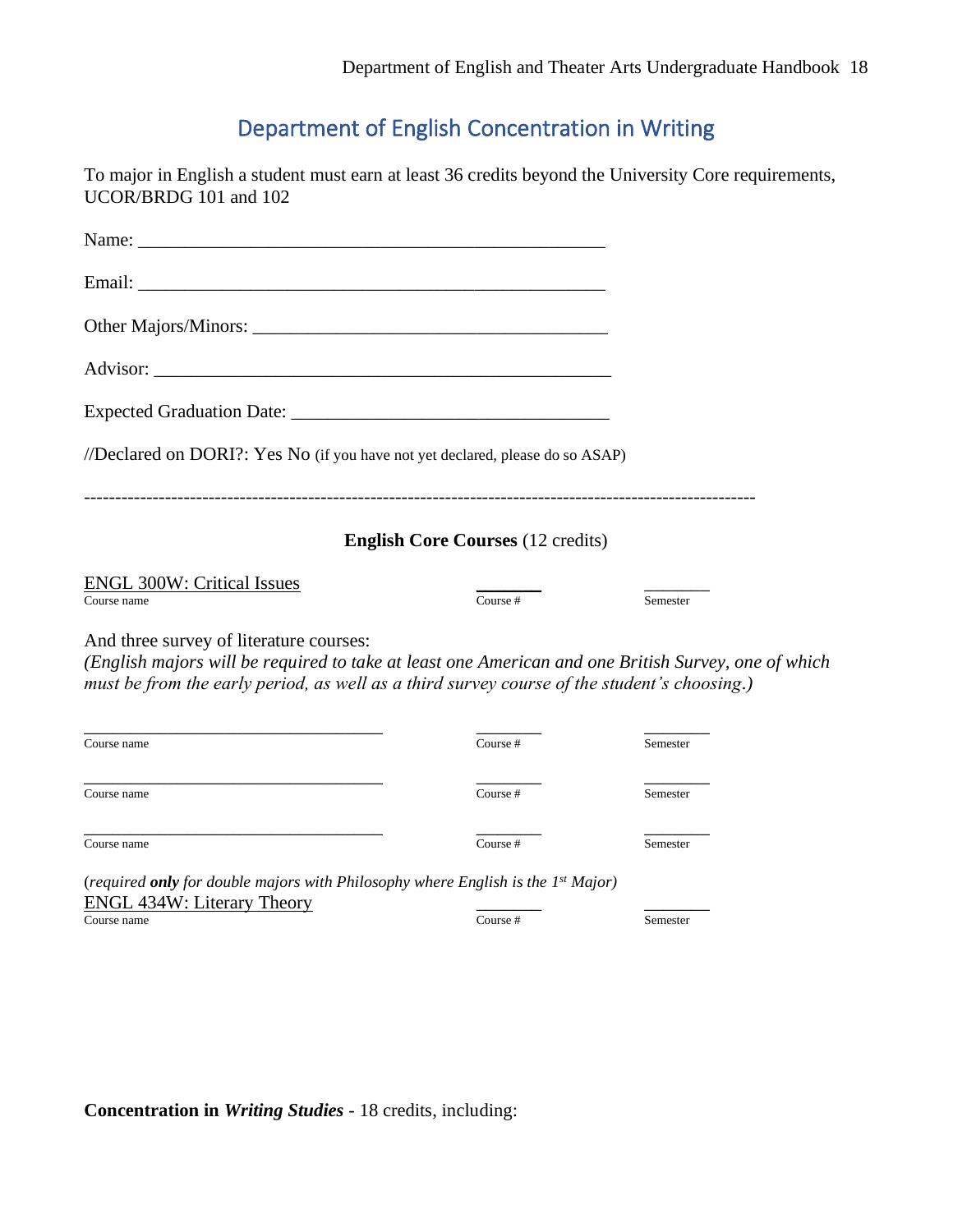#### **9 credit hours** of 300/400-level Writing courses in at least **two different** Genres

| Course name                                  | Course # | Semester |
|----------------------------------------------|----------|----------|
| Course name                                  | Course # | Semester |
| Course name                                  | Course # | Semester |
| 3 credit hours of a 400-level Writing Course |          |          |
| Course name                                  | Course # | Semester |

**6 credit hours** of a 400-level course (one of which must be literature; the other can be literature or writing) [*only 3 credits required in literature if student is a double major and English is the second major*]

| Course name | Course # | Semester |  |
|-------------|----------|----------|--|
| Course name | Course # | Semester |  |

**Electives** (6 credits)- may include 100-level courses\*

(*only 3 credits required if student is a double major and English is the second major*)

| Course name | Course # | Semester |
|-------------|----------|----------|
| Course name | Course # | Semester |

**\*UCOR/BRDG 101 & 102 may not count as electives**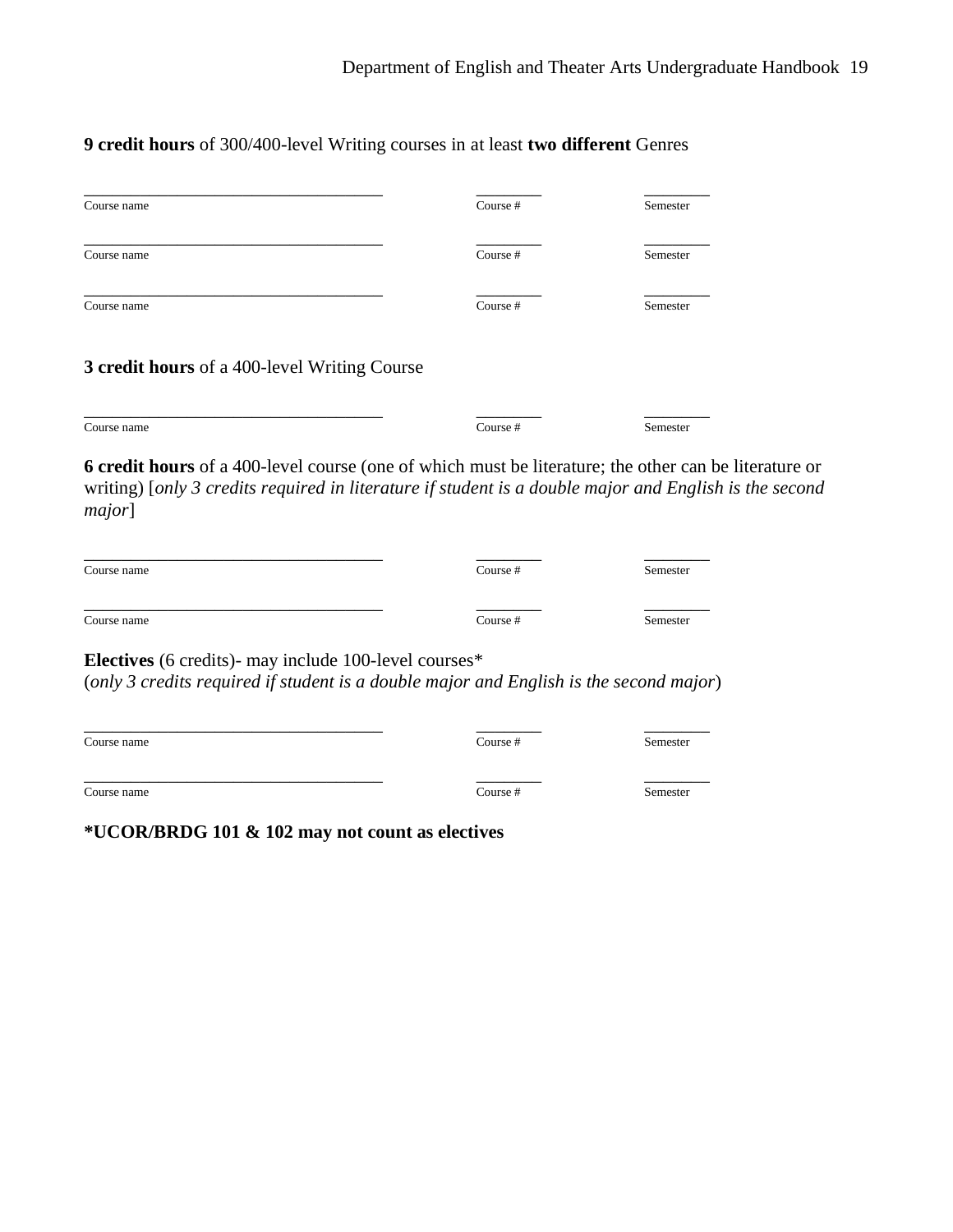# Department of English English-Education Majors

## DUAL DEGREE (B.S. Secondary English Education, B.A. English)

<span id="page-19-0"></span>The Dual Degree program is a **36 credit** program. English-Education majors earn a degree in the School of Education (Secondary English Education) and in the McAnulty College of Liberal Arts (English). They complete a concentration in *Literary Studies only*.

| Declared on DORI?:     Yes                                                                                                                                                                                                                    |                                          | No (if you have not yet declared, please do so ASAP) |
|-----------------------------------------------------------------------------------------------------------------------------------------------------------------------------------------------------------------------------------------------|------------------------------------------|------------------------------------------------------|
|                                                                                                                                                                                                                                               | <b>English Core Courses (12 credits)</b> |                                                      |
| <b>ENGL 300W: Critical Issues</b><br>Course name                                                                                                                                                                                              | Course $#$                               | Semester                                             |
| And three survey of literature courses:<br>(English majors will be required to take at least one American and one British Survey, one of which<br>must be from the early period, as well as a third survey course of the student's choosing.) |                                          |                                                      |

| Course name | Course # | Semester |
|-------------|----------|----------|
| Course name | Course # | Semester |
| Course name | Course # | Semester |

NOTE: "Survey of British Literature I" is strongly recommended for English-Education majors.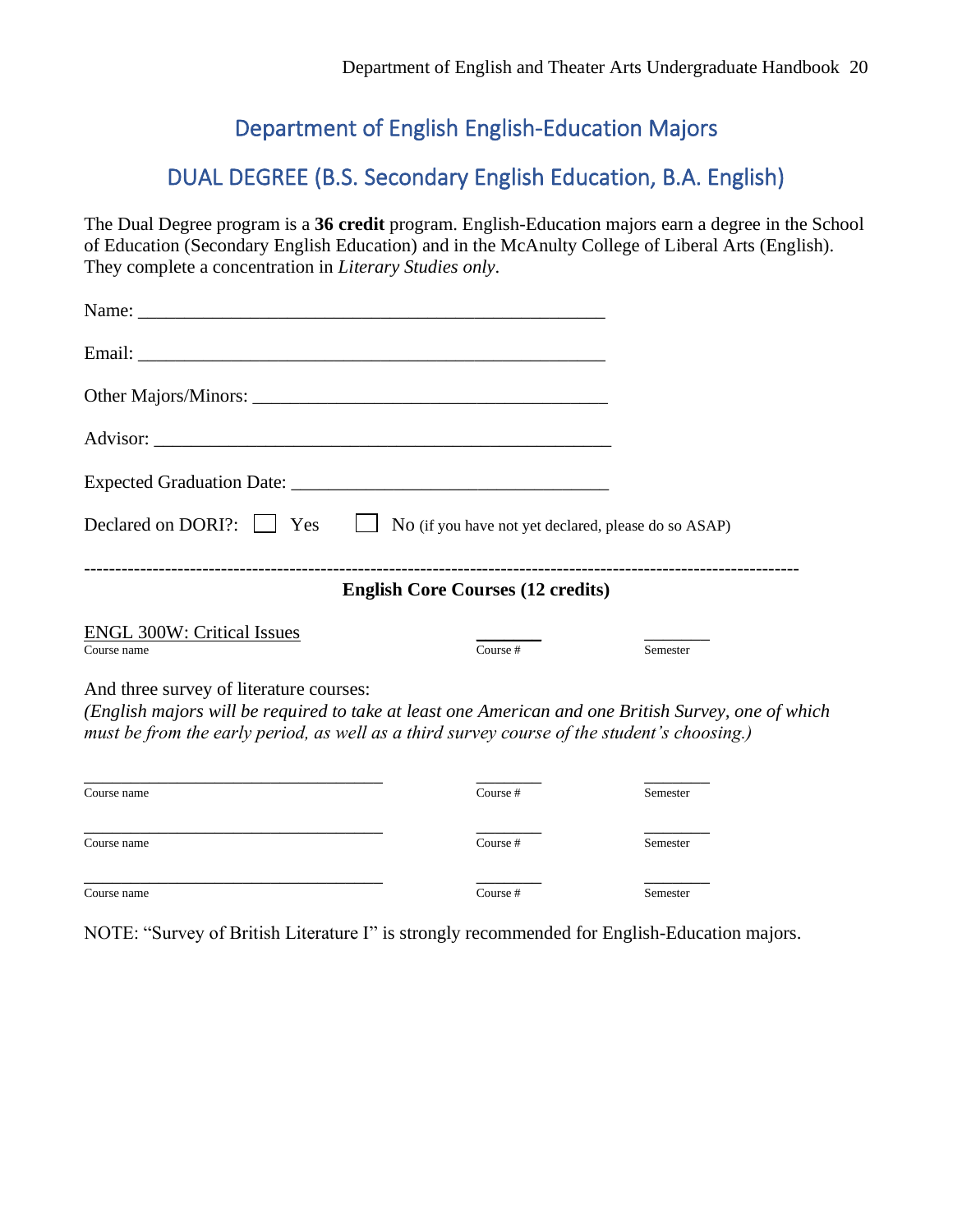#### --------------------------------------------------------------------------------------------------------------------- **Literary Studies Concentration Distribution Requirements (15 Credits)**

15 credit hours at the 400-level that fulfill the following distribution requirements:

- One course focused on texts written **pre-1700**
- One course focused on texts written between **1700-1900**
- One course focused on texts written **post-1900**
- One course focused on **diversity:** writers who are neither British nor American, or who are from historically marginalized/minority communities

**Note:** courses may fulfill more than one distribution requirement. For instance, a course on 18<sup>th</sup> century women writers would fulfill both the 1700-1900 historical requirement and diversity requirements. *For each 400-level course, put a check mark in the appropriate box for any distribution requirements the course fulfills. Each requirement column should have at least one check mark by the time the student has completed all 5 required 400-level courses.*

| Course Name<br>(e.g., Shakespeare<br>and Ethics) | Course #<br>(e.g.,<br><b>ENGL 412)</b> | Semester<br>(e.g.,<br>FA15) | Pre-<br>1700 | 1700-<br>1900 | Post-<br>1900 | Diversity | <b>HSEL OR</b><br>Media/Film OR<br>World Lit?* |
|--------------------------------------------------|----------------------------------------|-----------------------------|--------------|---------------|---------------|-----------|------------------------------------------------|
|                                                  |                                        |                             |              |               |               |           |                                                |
|                                                  |                                        |                             |              |               |               |           |                                                |
|                                                  |                                        |                             |              |               |               |           |                                                |
|                                                  |                                        |                             |              |               |               |           |                                                |
|                                                  |                                        |                             |              |               |               |           |                                                |

\*for every class that meets one of these School of Education requirements, an elective will be opened up

---------------------------------------------------------------------------------------------------------------------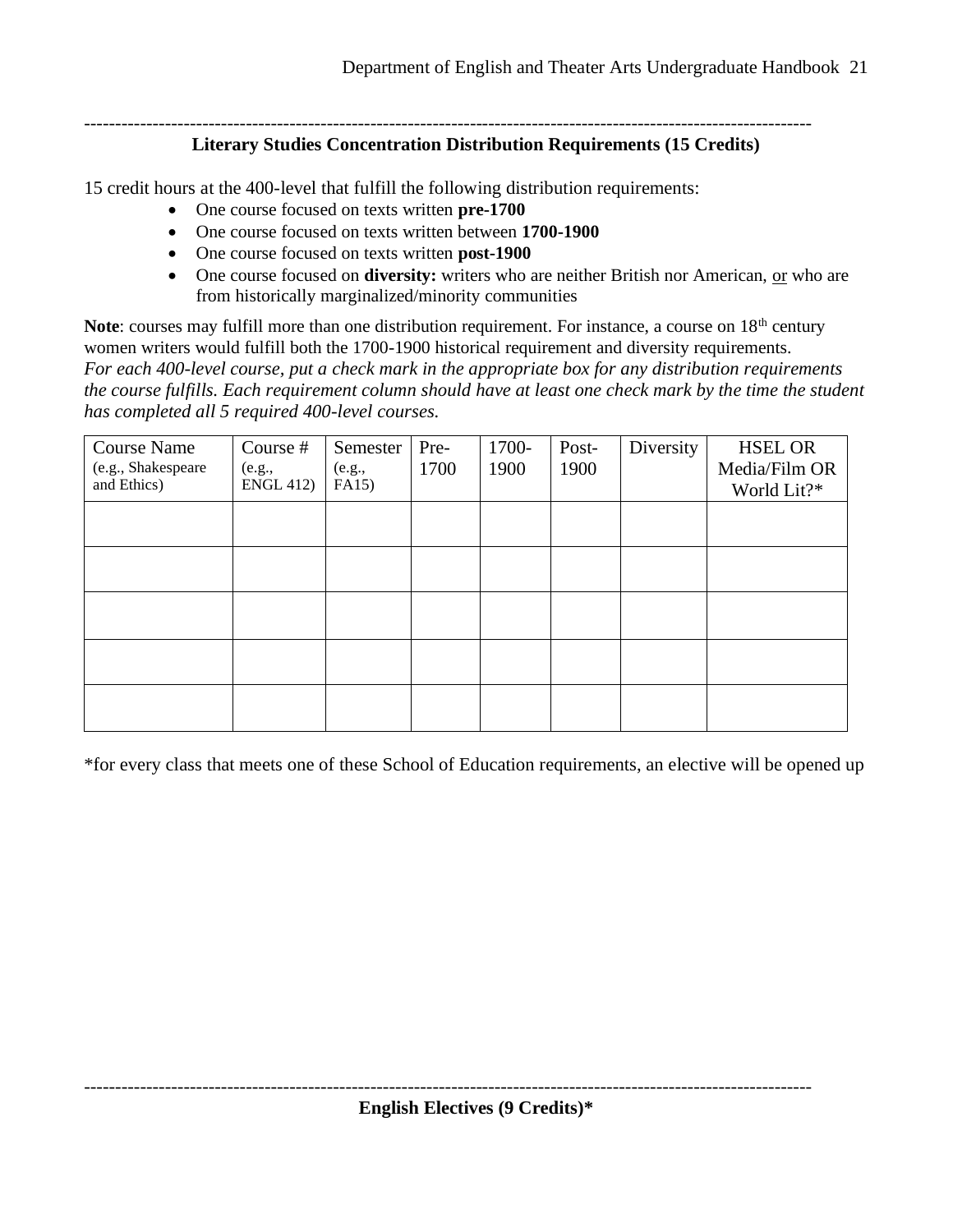*No more than two may be taken at the 100 level*

**1. History and Structure of the English Language** (or Free English Elective if already met w/ 400 level distribution requirement in Literary Studies):

\_\_\_\_\_\_\_\_\_\_\_\_\_\_\_\_\_\_\_\_\_\_\_\_\_\_\_\_\_\_\_\_ \_\_\_\_\_\_\_ \_\_\_\_\_\_\_

Course name Course # Semester **2. World Literature** (or Free English Elective if already met w/ ENGL 322 Global Literature Survey or 400-level distribution requirement in Literary Studies): \_\_\_\_\_\_\_\_\_\_\_\_\_\_\_\_\_\_\_\_\_\_\_\_\_\_\_\_\_\_\_\_ \_\_\_\_\_\_\_ \_\_\_\_\_\_\_ **Course name** Semester

**3. Media or Film Course** (or Free English Elective if already met w/ 400-level distribution requirement in Literary Studies):

\_\_\_\_\_\_\_\_\_\_\_\_\_\_\_\_\_\_\_\_\_\_\_\_\_\_\_\_\_\_\_\_ \_\_\_\_\_\_\_ \_\_\_\_\_\_\_ Course name Course # Semester

\*We *strongly encourage* students to take steps to free up an elective, as they are required by the School of Education to take ENGL 101 (Multi-genre Creative Writing). If they do not free up space for ENGL 101 as an elective (by taking ENGL 322, or by including HSEL or a World Literature or Media/Film class in their 400-level courses), they will have to take 39 credits in ENGL instead of 36.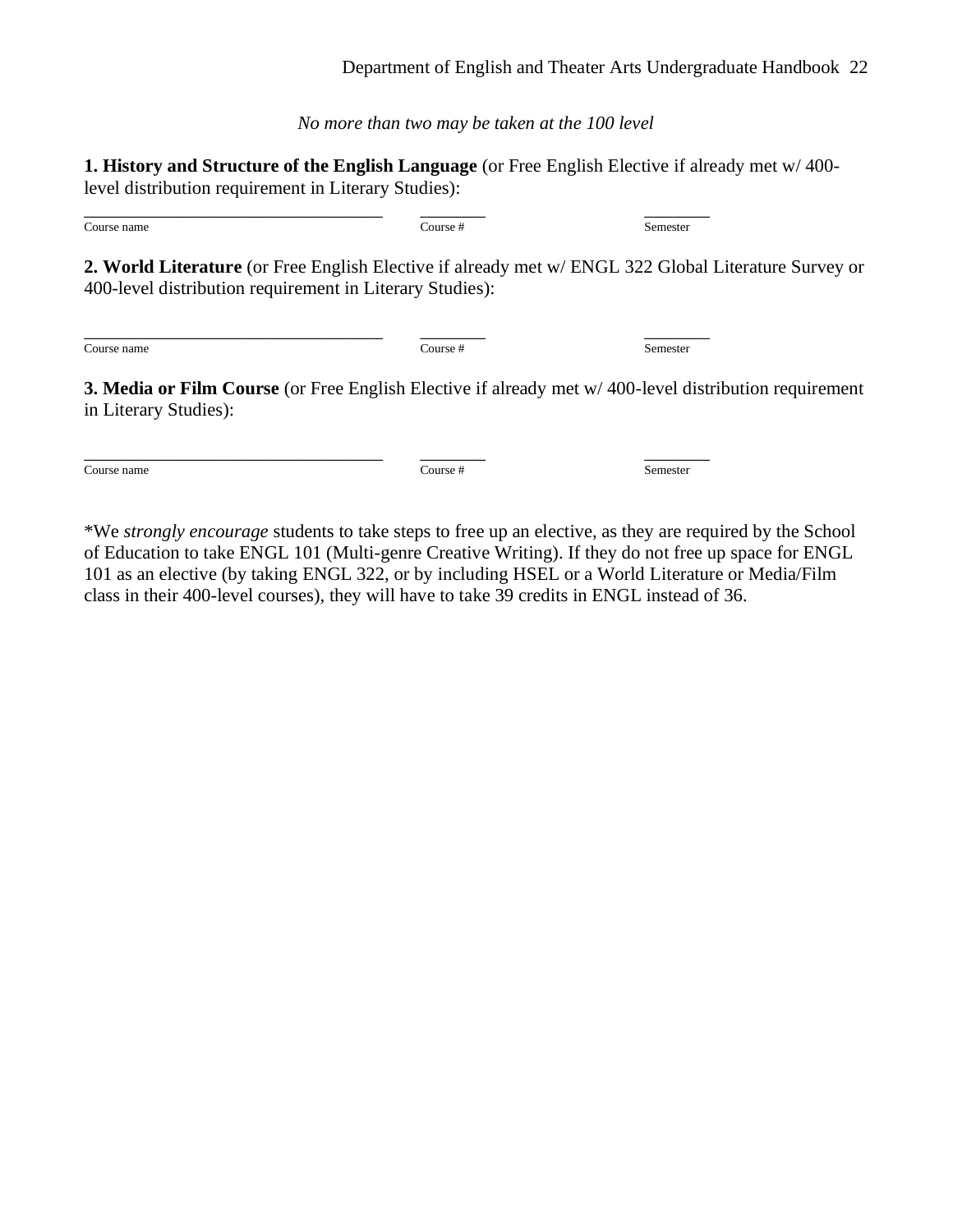# Department of English English-Education Majors

# <span id="page-22-0"></span>DOUBLE MAJOR (B.S. Secondary English Education: Literary Studies and Writing)

The B.S. in Secondary English-Education is a **51 credit** program. English-Education majors earn a degree in the School of Education (Secondary English Education). They complete concentrations in **both** *Literary Studies* **and** *Writing*.

| Declared on DORI?: $\Box$ Yes $\Box$ No (if you have not yet declared, please do so ASAP)         |                                          |          |
|---------------------------------------------------------------------------------------------------|------------------------------------------|----------|
|                                                                                                   | <b>English Core Courses (12 credits)</b> |          |
| <b>ENGL 300W: Critical Issues</b><br>Course name                                                  | Course $#$                               | Semester |
| And three survey of literature courses:                                                           |                                          |          |
| (Fuglish maiors will be required to take at least one American and one Pritish Survey, one of whi |                                          |          |

*(English majors will be required to take at least one American and one British Survey, one of which must be from the early period, as well as a third survey course of the student's choosing.)*

| Course name | Course # | Semester |
|-------------|----------|----------|
| Course name | Course # | Semester |
| Course name | Course # | Semester |

NOTE: "Survey of British Literature I" is strongly recommended for English-Education majors.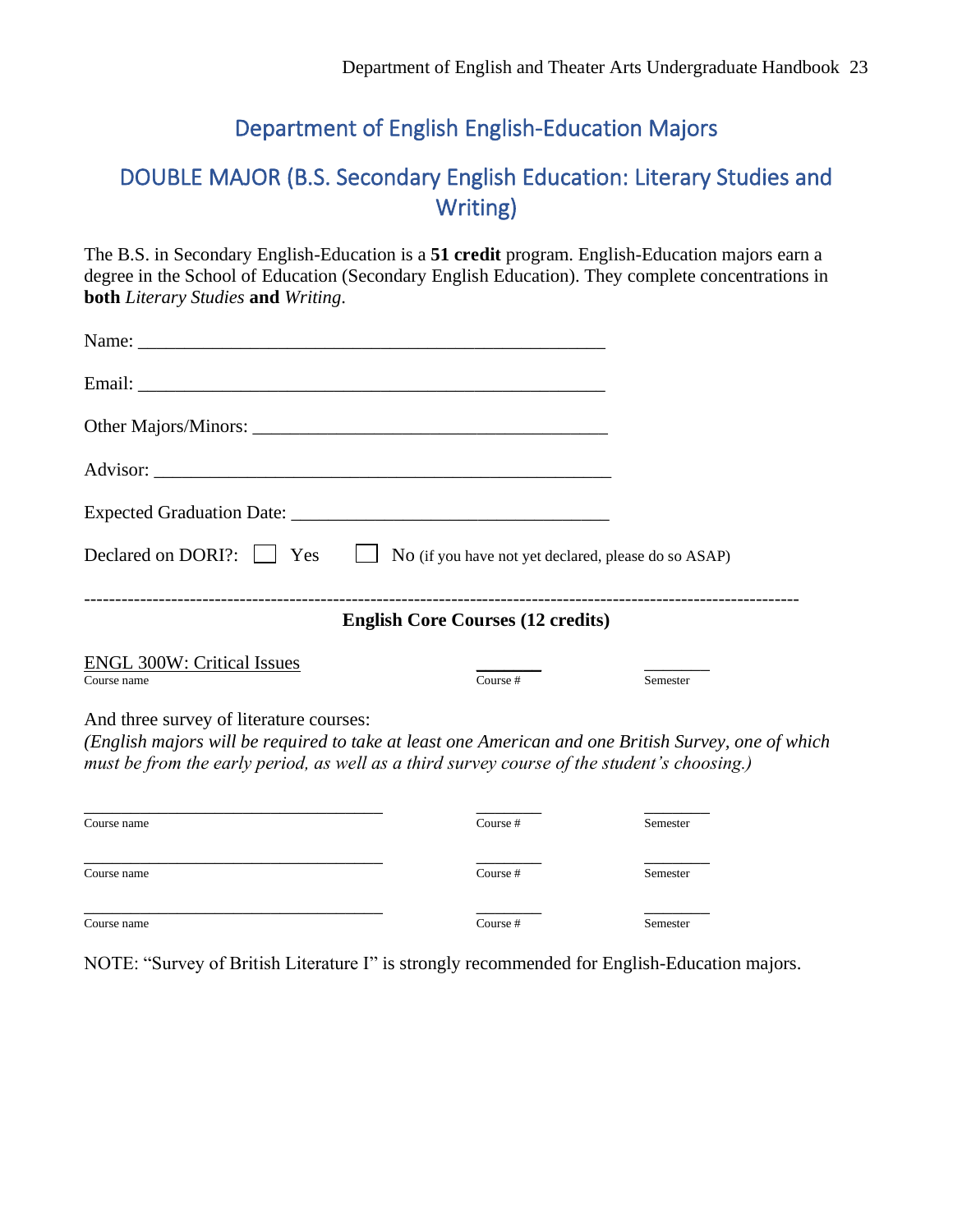#### **Literary Studies Concentration Distribution Requirements (15 Credits)**

15 credit hours at the 400-level that fulfill the following distribution requirements:

- One course focused on texts written **pre-1700**
- One course focused on texts written between **1700-1900**
- One course focused on texts written **post-1900**
- One course focused on **diversity:** writers who are neither British nor American, or who are from historically marginalized/minority communities

**Note**: courses may fulfill more than one distribution requirement. For instance, a course on 18<sup>th</sup> century women writers would fulfill both the 1700-1900 historical requirement and diversity requirements.

*For each 400-level course, put a check mark in the appropriate box for any distribution requirements the course fulfills. Each requirement column should have at least one check mark by the time the student has completed all 5 required 400-level courses.*

| Course Name<br>(e.g., Shakespeare<br>and Ethics) | Course #<br>(e.g.,<br><b>ENGL 412)</b> | Semester<br>(e.g.,<br>FA15) | Pre-<br>1700 | 1700-<br>1900 | Post-<br>1900 | Diversity | <b>HSEL OR</b><br>Media/Film OR<br>World Lit?* |
|--------------------------------------------------|----------------------------------------|-----------------------------|--------------|---------------|---------------|-----------|------------------------------------------------|
|                                                  |                                        |                             |              |               |               |           |                                                |
|                                                  |                                        |                             |              |               |               |           |                                                |
|                                                  |                                        |                             |              |               |               |           |                                                |
|                                                  |                                        |                             |              |               |               |           |                                                |
|                                                  |                                        |                             |              |               |               |           |                                                |

\*for every class that meets one of these School of Education requirements, an elective will be opened up

--------------------------------------------------------------------------------------------------------------------- **Writing Concentration Distribution Requirements (15 credits)**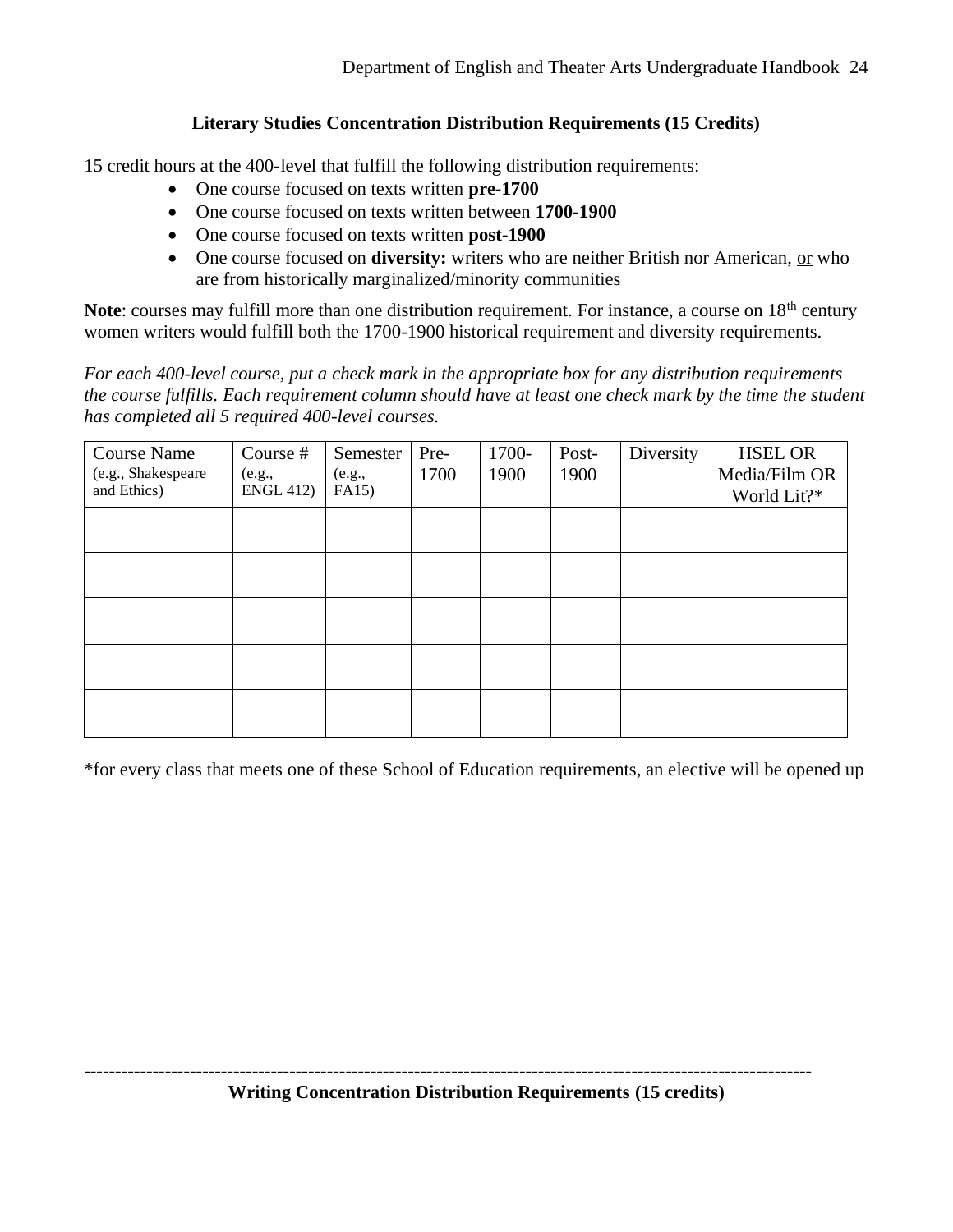15 credit hours of 300/400-level writing courses in at least two different Genres (at least one course must be at the 400 level)

| $\overline{\phantom{a}}$ | Course # | <b>Semester</b> |
|--------------------------|----------|-----------------|
| Course name              |          |                 |
| Course name              |          |                 |
| Course name              |          |                 |
| Course name              |          |                 |
| Course name              |          |                 |

**English Electives (9 Credits)\***

*No more than two may be taken at the 100 level*

**1. History and Structure of the English Language** (or Free English Elective if already met w/ 400 level distribution requirement in Literary Studies):

| ⌒<br>Course name | `ourse. |  |
|------------------|---------|--|

**2. World Literature** (or Free English Elective if already met w/ ENGL 322 Global Literature Survey or 400-level distribution requirement in Literary Studies):

\_\_\_\_\_\_\_\_\_\_\_\_\_\_\_\_\_\_\_\_\_\_\_\_\_\_\_\_\_\_\_\_ \_\_\_\_\_\_\_ \_\_\_\_\_\_\_ Course name Course # Semester

**3. Media or Film Course** (or Free English Elective if already met w/ 400-level distribution requirement in Literary Studies):

Course name Course # Semester

\_\_\_\_\_\_\_\_\_\_\_\_\_\_\_\_\_\_\_\_\_\_\_\_\_\_\_\_\_\_\_\_ \_\_\_\_\_\_\_ \_\_\_\_\_\_\_

\*We *strongly encourage* students to take steps to free up an elective, as they are required by the School of Education to take ENGL 101 (Multi-genre Creative Writing). If they do not free up space for ENGL 101 as an elective (by taking ENGL 322, or by including HSEL, or a World Literature or Media/Film class in their 400-level courses), they will have to take 54 credits in ENGL instead of 51.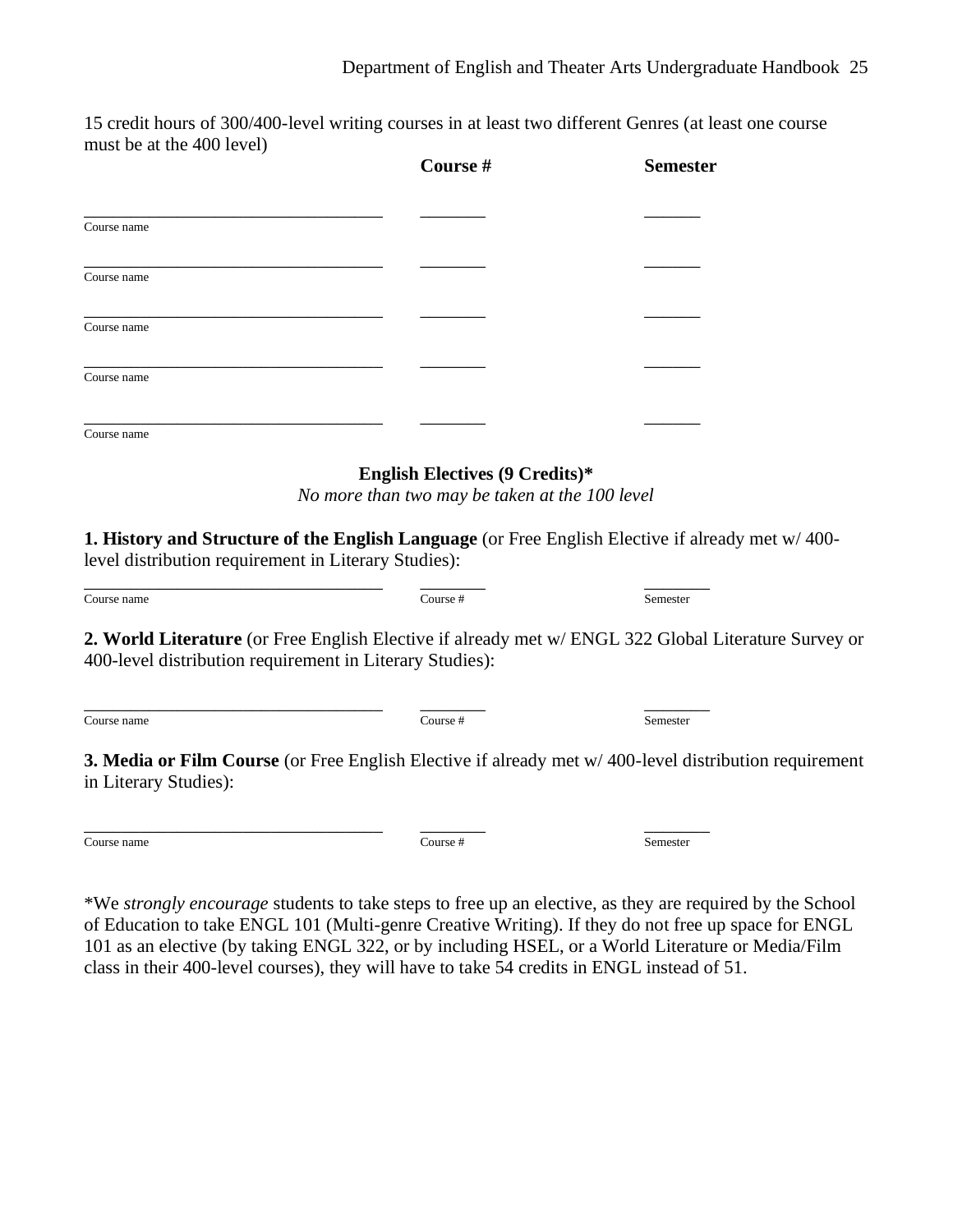# Department of English: English Minor (15 credits)

<span id="page-25-0"></span>

| Declared on DORI?: <u>Let</u> Yes                                                                                                                                                                                                             |                                              | $\Box$ No (if you have not yet declared, please do so ASAP) |
|-----------------------------------------------------------------------------------------------------------------------------------------------------------------------------------------------------------------------------------------------|----------------------------------------------|-------------------------------------------------------------|
| To minor in ENGL a student must earn at least 15 credits. UCOR/BRDG 102 may be counted toward<br>the minor.<br>3 credits ENGL 300: Critical Issues in Literary Studies<br><b>ENGL 300: Critical Issues in Literary Studies</b><br>Course name | Course #                                     | Semester                                                    |
| 9 credits of ENGL electives (one of which can be at the 100-level)*                                                                                                                                                                           |                                              |                                                             |
| Course name                                                                                                                                                                                                                                   | Course #                                     | Semester                                                    |
| Course name                                                                                                                                                                                                                                   | Course $#$                                   | Semester                                                    |
| Course name                                                                                                                                                                                                                                   | Course #                                     | Semester                                                    |
|                                                                                                                                                                                                                                               | 3 credits of ENGL electives at the 400-level |                                                             |
| Course name                                                                                                                                                                                                                                   | Course #                                     | Semester                                                    |

\*UCOR/BRDG 102: Imaginative Literature may be substituted for an ENGL elective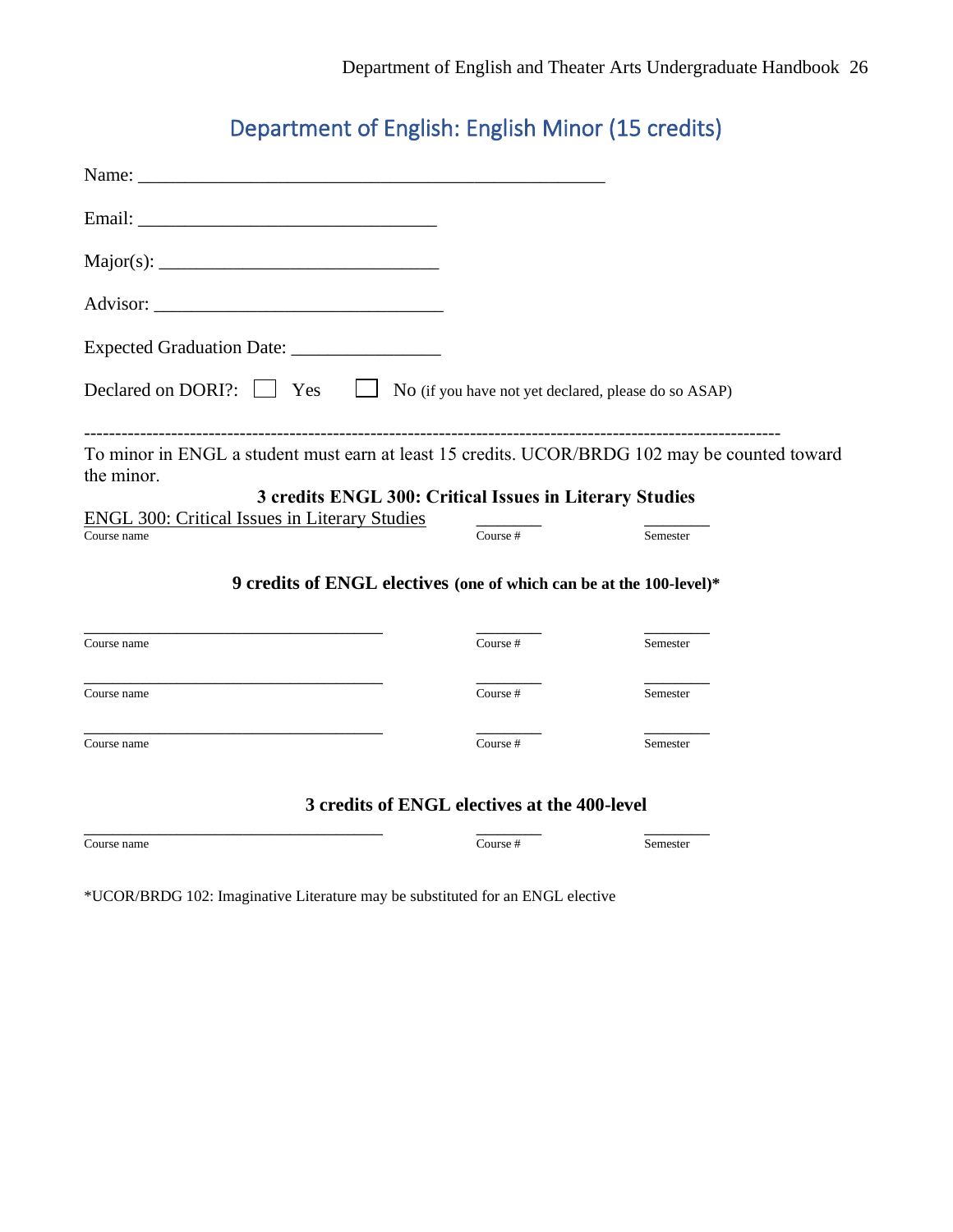# Department of English: Creative Writing Minor (15 credits)

<span id="page-26-0"></span>The Creative Writing Minor is a 15 credit program. Students must take creative writing courses in *at least two genres*.

| Declared on DORI?: [13] Yes                                                                                 | No (if you have not yet declared, please do so ASAP)                    |          |
|-------------------------------------------------------------------------------------------------------------|-------------------------------------------------------------------------|----------|
| ENGL 101 Multi-Genre Creative Writing may be used instead of one of these courses (it <i>cannot</i> satisfy | 6 credits of 300-level creative writing courses<br>a genre requirement) |          |
| Course name                                                                                                 | Course #                                                                | Semester |
| Course name                                                                                                 | Course #                                                                | Semester |
|                                                                                                             | 6 credits of 300/400-level creative writing courses                     |          |
| Course name                                                                                                 | Course #                                                                | Semester |
| Course name                                                                                                 | Course #                                                                | Semester |
|                                                                                                             | 3 credits of 400-level creative writing courses                         |          |
| Course name                                                                                                 | Course #                                                                | Semester |

\*English majors with a literature concentration may declare a Creative Writing minor, but *no more than one course* may count for both the Creative Writing minor and the English literature major.

\*\*English majors with a writing concentration may *not* declare a Creative Writing minor

\*\*\*Certain courses (genre writing workshops) will always count toward the minor. Any additional courses that may count toward the minor (e.g., Life Writing, Screenwriting, etc.) will require approval by the Director of Undergraduate Studies and the English Department Chair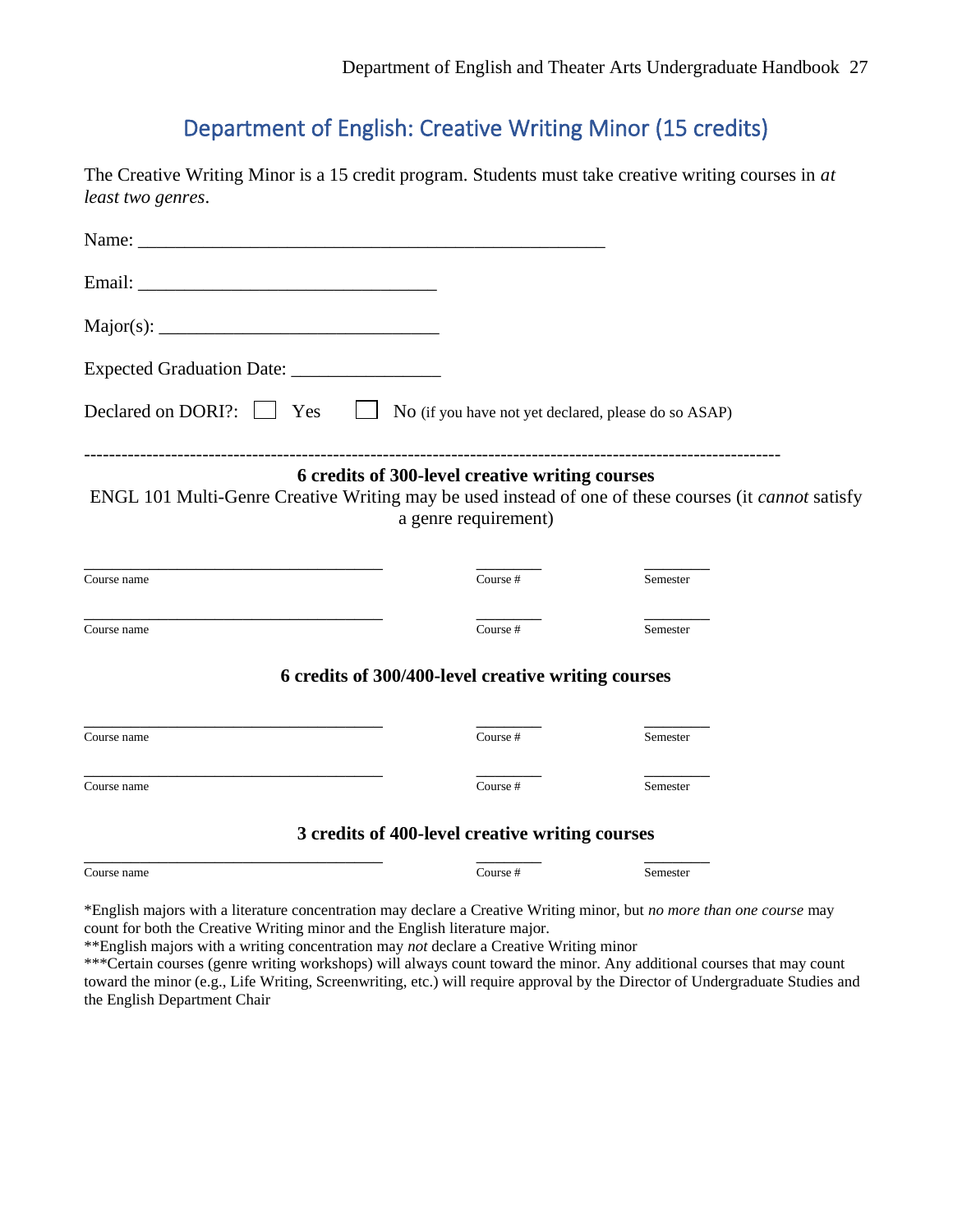# Department of English: Film Studies Minor (15 credits)

<span id="page-27-0"></span>

| Expected Graduation Date: _________________                                                                                         |                                   |          |
|-------------------------------------------------------------------------------------------------------------------------------------|-----------------------------------|----------|
| Declared on DORI?: $\Box$ Yes $\Box$ No (if you have not yet declared, please do so ASAP)                                           |                                   |          |
| To minor in Film Studies a student must earn at least 15 credits beyond the University core<br>requirements, UCOR/BRDG 101 and 102: | 3 credits ENGL 205: Intro to Film |          |
| <b>ENGL 205: Intro to Film</b><br>Course name                                                                                       | Course #                          | Semester |
| 9 credits of film electives (100, 200, or 300-level)                                                                                |                                   |          |
| Course name                                                                                                                         | Course $#$                        | Semester |
| Course name                                                                                                                         | Course $#$                        | Semester |
| Course name                                                                                                                         | Course #                          | Semester |
| 3 credits of film electives at the 400-level+*                                                                                      |                                   |          |

Course name Course # Semester

+ 6 credits can be taken outside of the English department, up to 3 of which can be transferred in from another institution (courses transferred in should be production based)

\*The minor will also accept a 200- or 300-level course in lieu of a 400-level course if the student arranges to complete additional work with his/her professor (making the workload equivalent to a 400-level course).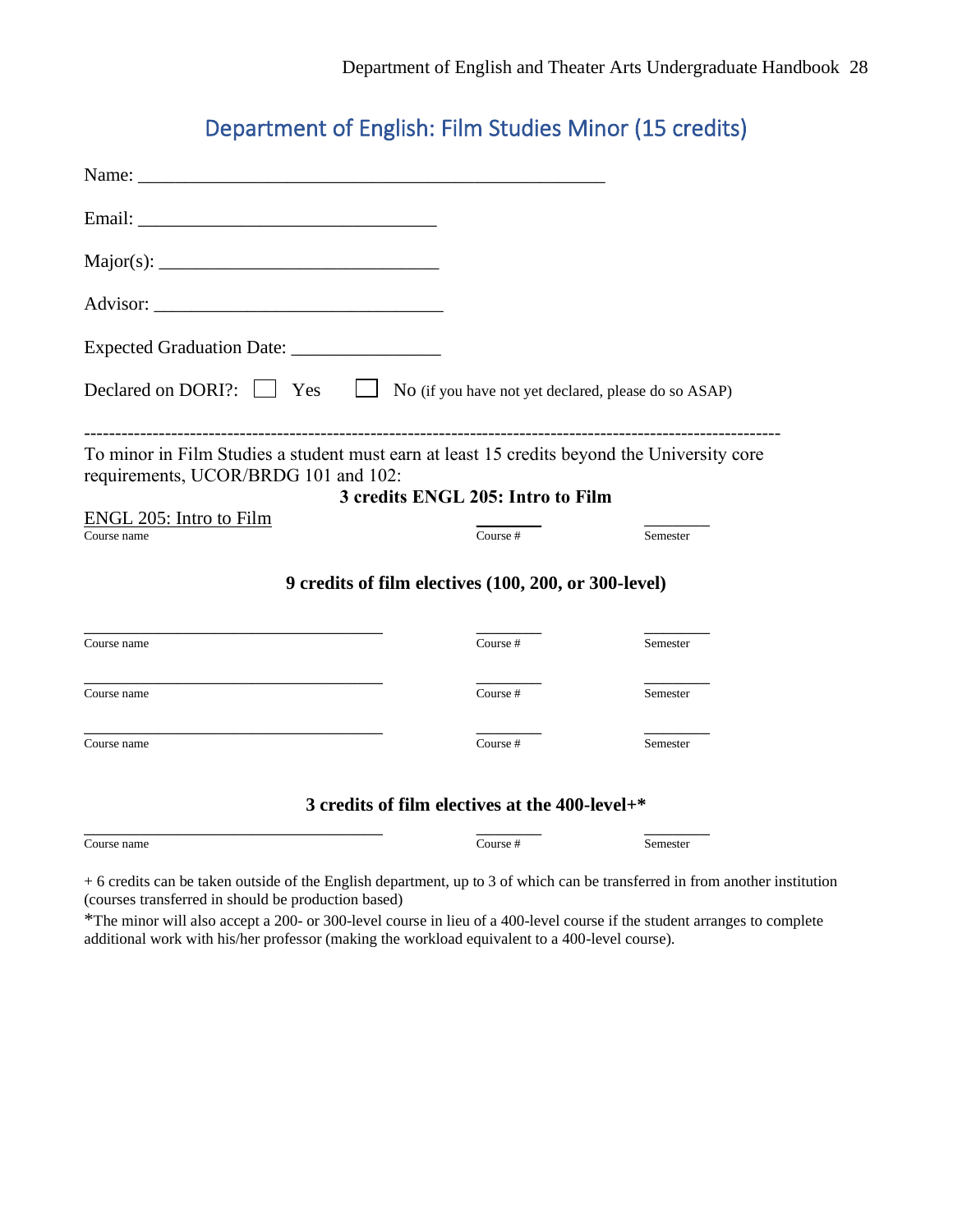# Department of English: ENGL 446 Internship Learning Contract

<span id="page-28-0"></span>

|                                                                                     |                                         | Student DU#: ____________________ |
|-------------------------------------------------------------------------------------|-----------------------------------------|-----------------------------------|
| During Internship<br>(city, state, zip):                                            |                                         |                                   |
|                                                                                     |                                         |                                   |
|                                                                                     | Cumulative GPA _________ as of ________ |                                   |
| SPONSORING ORGANIZATION (please attach business card if available)                  |                                         |                                   |
|                                                                                     |                                         |                                   |
| (city, state, zip):<br><u> 1989 - Johann John Stein, marwolaethau (b. 1989)</u>     |                                         |                                   |
|                                                                                     |                                         |                                   |
|                                                                                     |                                         |                                   |
| Intern's Work Schedule (brief summary/hours):                                       |                                         |                                   |
|                                                                                     |                                         |                                   |
| Compensation:                                                                       |                                         |                                   |
| \$ _____ Hourly Wage \$ _____ Total Stipend ______ Volunteer _______ Other: _______ |                                         |                                   |
| Do you agree to provide the student intern with a professional learning experience? |                                         |                                   |

#### **INTERNSHIP APPROVAL: I have read the attached description of the internship's objectives, expectations, and assignments, and hereby affirm my agreement to its terms**

| Student's signature             | Date | Internship coordinator | Date |
|---------------------------------|------|------------------------|------|
| Worksite Supervisor's signature | Date | Academic Advisor       | Date |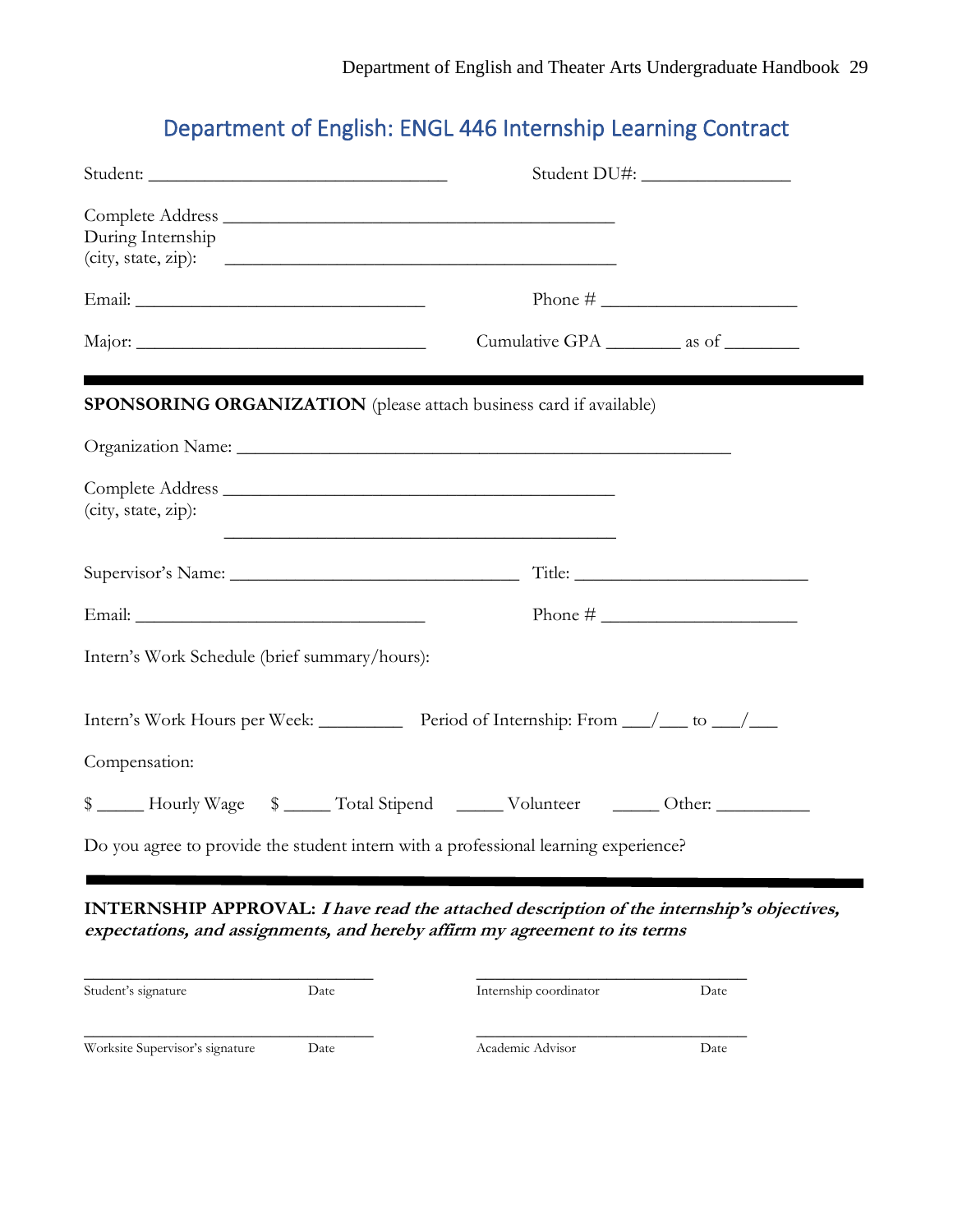**COURSE GOALS**: The internship should enhance the student's academic program as well as provide the opportunity to explore vocational options. Therefore, the internship must have both academic and vocational learning outcomes, which the student determines in consultation with the internship coordinator

Academic Learning Objectives: In addition to establishing your own learning objectives, please also take the time to **personalize the attached rubrics to your internship (Integrative Learning** and **Foundations and Skills for Lifelong Learning**). Learning Objectives established by the instructor of ENGL 446 will be found on the course syllabus.

Vocational Learning Objectives:

The Learning will be demonstrated in the following manner, as agreed upon by the faculty sponsor in consultation with the student:

Scheduled meetings between student and faculty Blogs:<https://applyingtheenglishmajor.wordpress.com/> Resume Cover Letter Midterm Report Final Report/Final Project

Number of credits: (**2 hours vocational work required per 1 credit**)

Grading (please circle): Letter grade Passing/Not Passing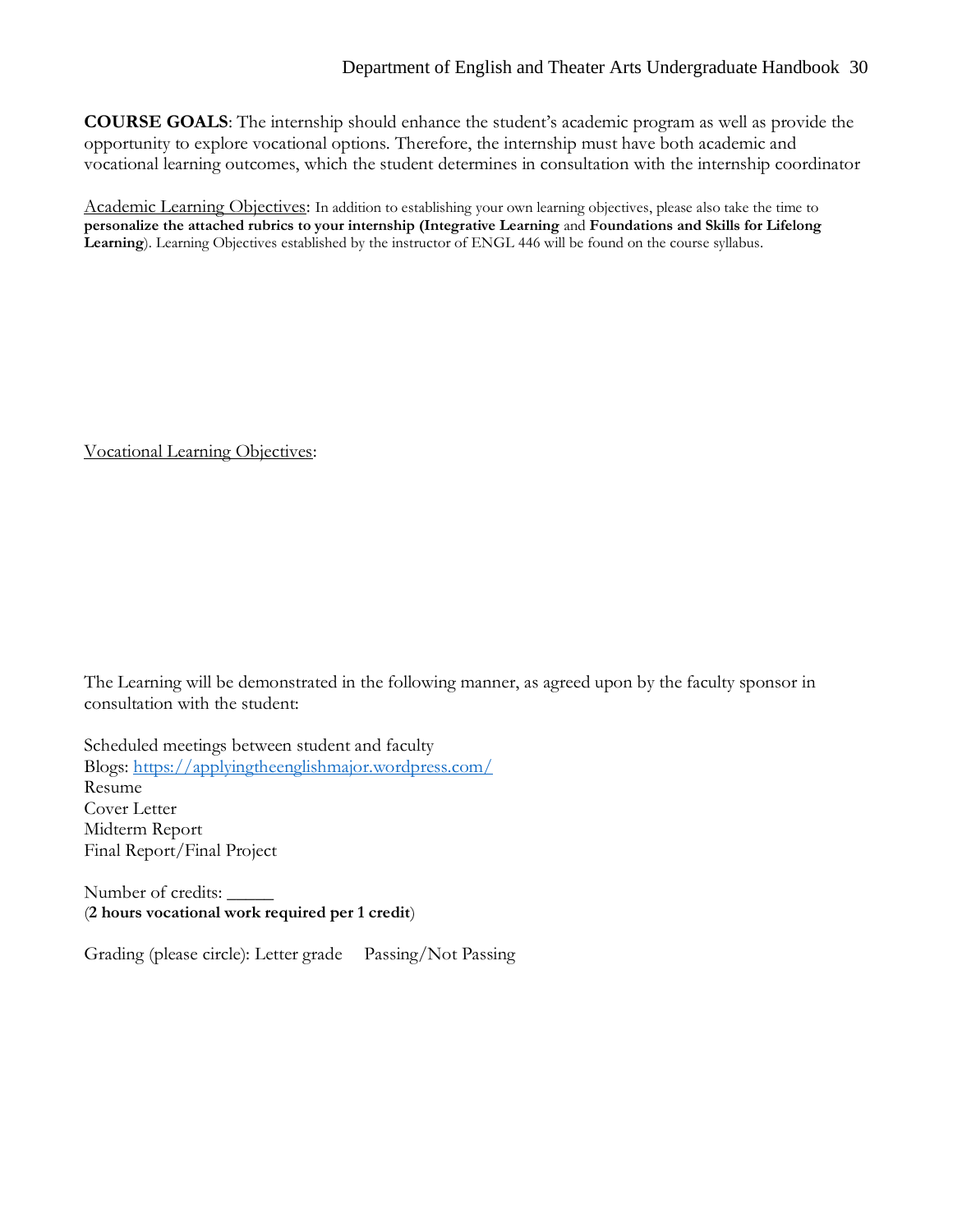## **COMMITMENTS**

- 1. The **Sponsoring Organization** agrees to:
	- Provide responsible work for the intern, so that s/he has an opportunity to develop his/her skills relative to the objectives of the internship
	- Provide suitable workspace for the intern
	- Provide the amount of supervision necessary to make the experience beneficial
	- Complete and submit midterm and final evaluations of the student's work to the English department's MAP Internship Coordinator (Director of Undergraduate Studies)

#### 2. The **Student** agrees to:

- Work a minimum of 2 hours/week for each credit earned
- Conform to the standards of dress and deportment determined by the Sponsoring Organization, and represent the College and Duquesne University in a professional manner
- Report in detail the work done, the progress made, and any problems encountered, as well as insights on the value of the internship assignment
- Meet with the internship coordinator as agreed
- Earn up to 3 credits, as determined by the student and academic advisor, and as a result of successful completion of the internship

#### 3. The **Internship Coordinator** agrees to:

- Assist the student in establishing appropriate academic learning and vocational objectives
- Establish and maintain communication with the immediate worksite supervisor
- Meet with the intern as agreed and discuss the progress of the internship
- Review and provide feedback on the student's written work
- Determine the intern's final grade, in consultation with the worksite supervisor & his/her written evaluations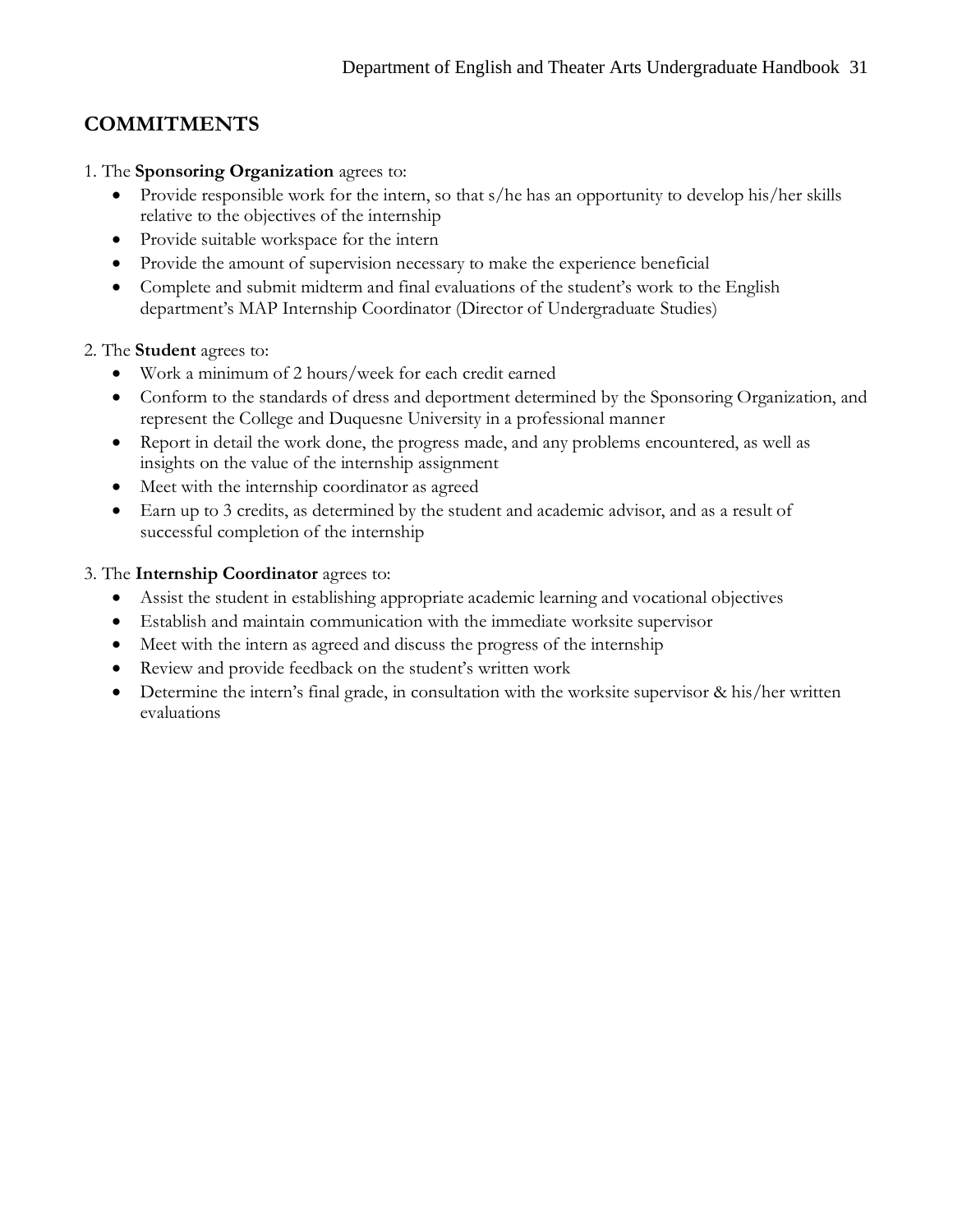#### **SUPERVISOR'S MID-TERM EVALUATION OF STUDENT INTERN**

Please complete and return this evaluation to the Internship Coordinator (Director of Undergraduate Studies) no later than the 2nd Friday of October (FA) or 2nd Friday of March (SP)

Student's Name: \_\_\_\_\_\_\_\_\_\_\_\_\_\_\_\_\_\_\_\_\_\_\_\_\_\_ Supervisor's Name: \_\_\_\_\_\_\_\_\_\_\_\_\_\_\_\_\_\_\_\_\_\_\_\_\_\_\_

Internship Site: \_\_\_\_\_\_\_\_\_\_\_\_\_\_\_\_\_\_\_\_\_\_\_\_\_\_\_\_\_\_\_\_\_\_\_\_\_\_\_\_\_\_\_\_\_\_\_\_\_\_\_\_\_\_\_\_

**1. Please evaluate the student's performance and skill using the rubrics provided**. Circle the appropriate description of a student's performance, or write  $N/A$  if you are unable to assess a given criterion. Please feel free to comment on your assessments in the margins/on the back of these rubrics.

**2. How many hours as the student worked to date? \_\_\_\_\_\_\_\_\_\_**

**3. What have been the student's major strengths in this internship?**

**4. How is the student able to utilize and demonstrate those strengths, talents or skill sets?**

**5. In what areas should the student improve in order to function more effectively throughout the rest of the internship period?**

**6. Do you have comments on any additional qualities or evaluative criteria regarding the student's performance up to this point in his/her internship?**

**Do you have any comments/suggestions for us to improve upon our internship program and make it more receptive to employers' needs?**

|  |  |  |  |  |  | May this evaluation be shared with your intern? (please circle) YES |  | NO. |
|--|--|--|--|--|--|---------------------------------------------------------------------|--|-----|
|--|--|--|--|--|--|---------------------------------------------------------------------|--|-----|

**Signature of Evaluating Supervisor Date**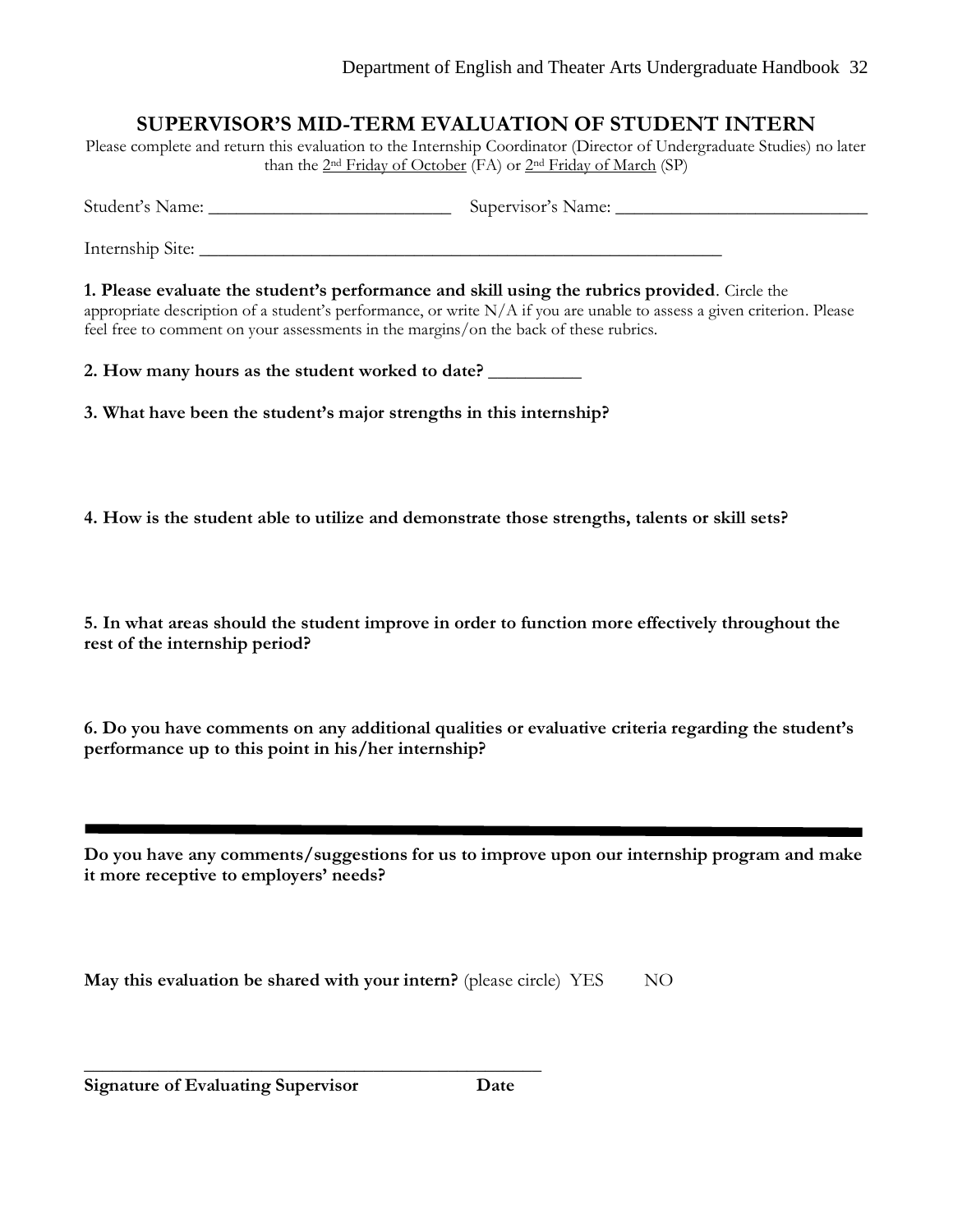#### **SUPERVISOR'S FINAL EVALUATION OF STUDENT INTERN**

Please complete and return this evaluation to the Internship Coordinator (Director of Undergraduate Studies) no later than the  $1$ <sup>st</sup> Friday of December (FA) or  $1$ <sup>st</sup> Friday of May (SP)

Student's Name: \_\_\_\_\_\_\_\_\_\_\_\_\_\_\_\_\_\_\_\_\_\_\_\_\_\_ Supervisor's Name: \_\_\_\_\_\_\_\_\_\_\_\_\_\_\_\_\_\_\_\_\_\_\_\_\_\_\_

Internship Site: \_\_\_\_\_\_\_\_\_\_\_\_\_\_\_\_\_\_\_\_\_\_\_\_\_\_\_\_\_\_\_\_\_\_\_\_\_\_\_\_\_\_\_\_\_\_\_\_\_\_\_\_\_\_\_\_

**1. Please evaluate the student's performance and skill using the rubrics provided**. Circle the appropriate description of a student's performance, or write  $N/A$  if you are unable to assess a given criterion. Please feel free to comment on your assessments in the margins/on the back of these rubrics.

**2. How many hours as the student worked? \_\_\_\_\_\_\_\_\_\_**

**3. What have been the student's major strengths in this internship?**

**4. In what areas should the student improve in order to function more effectively throughout the rest of the internship period?**

**5. Do you have comments on any additional qualities or evaluative criteria regarding the student's performance up to this point in his/her internship?**

**Do you have any comments/suggestions for us to improve upon our internship program and make it more receptive to employers' needs?**

**Are you interested in continuing an internship program with Duquesne University's English Department?** (please circle) YES NO

**If no, please explain**:

**May this evaluation be shared with your intern?** (please circle)YES NO

**\_\_\_\_\_\_\_\_\_\_\_\_\_\_\_\_\_\_\_\_\_\_\_\_\_\_\_\_\_\_\_\_\_\_\_\_\_\_\_\_\_\_\_\_\_\_\_\_\_**

**Signature of Evaluating Supervisor Date**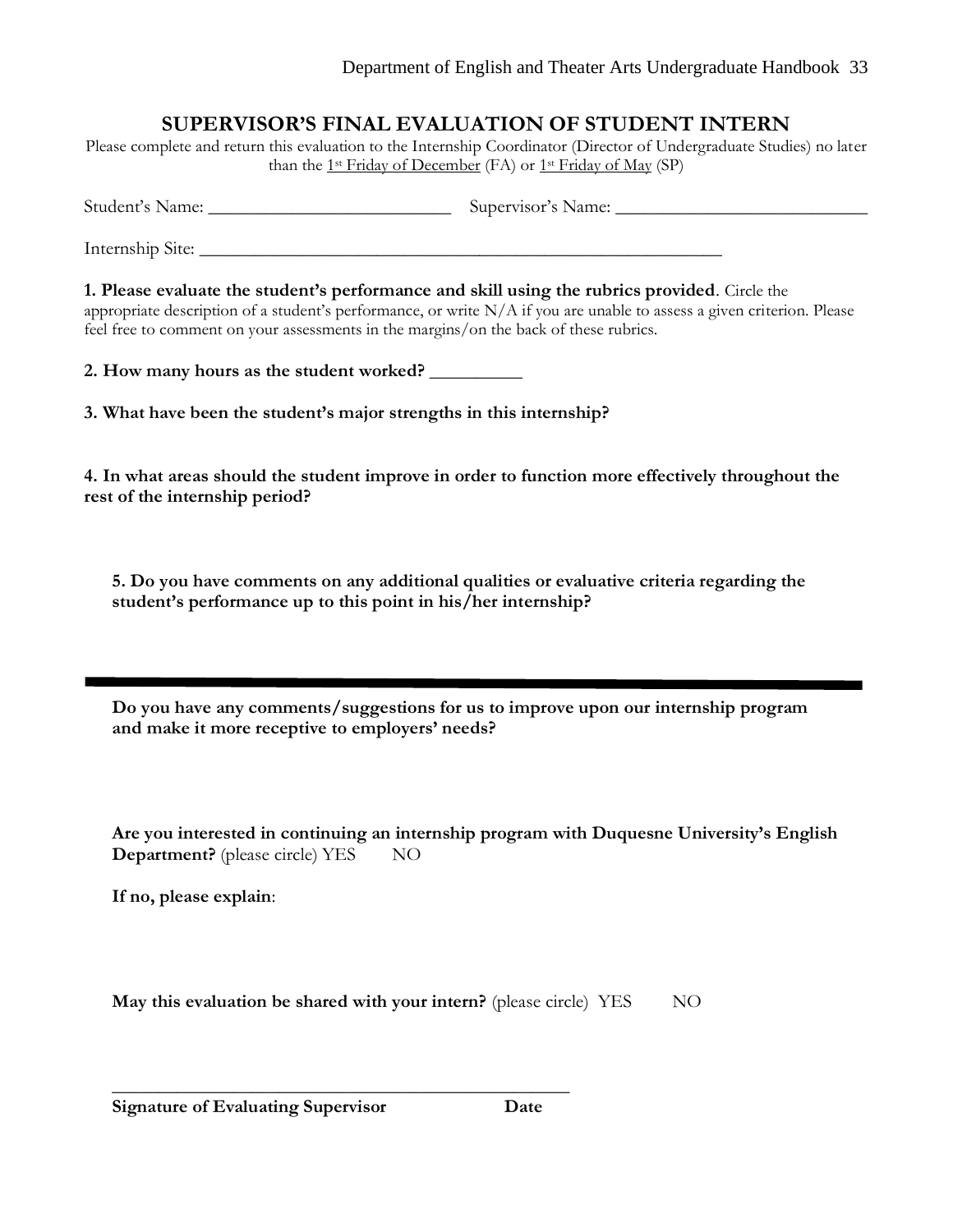# ENGL 445: Directed Study Contract

<span id="page-33-0"></span>

| Student's Name: |               |
|-----------------|---------------|
| Semester:       | Credit hours: |
| Instructor:     |               |

*The form below should be completed by the faculty member in coordination with the student enrolling in ENGL 445. In lieu of answering the questions below, you are welcome to attach a syllabus to this contract form*

Provide a brief description of the nature and scope of the course:

List the required readings:

List the required written assignments and their due dates: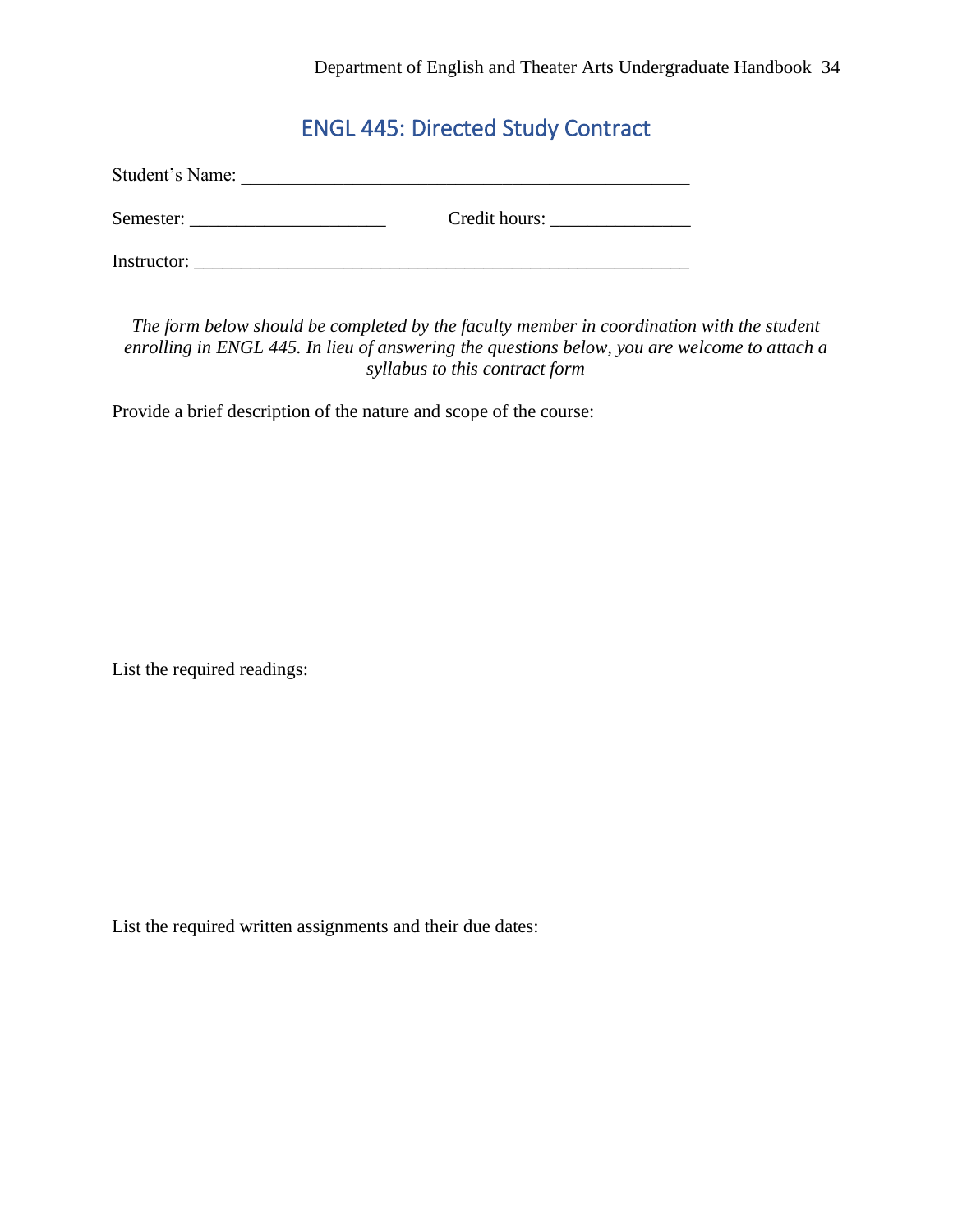Indicate how the student will be evaluated:

Provide any additional remarks regarding expectations for the course:

Student's signature/date

Instructor's signature/date *Note to instructor: the DUS will have to input the grade for ENGL 445. Please contact this individual when grades are due*

Director of Undergraduate Study's signature/date

Chair's signature/date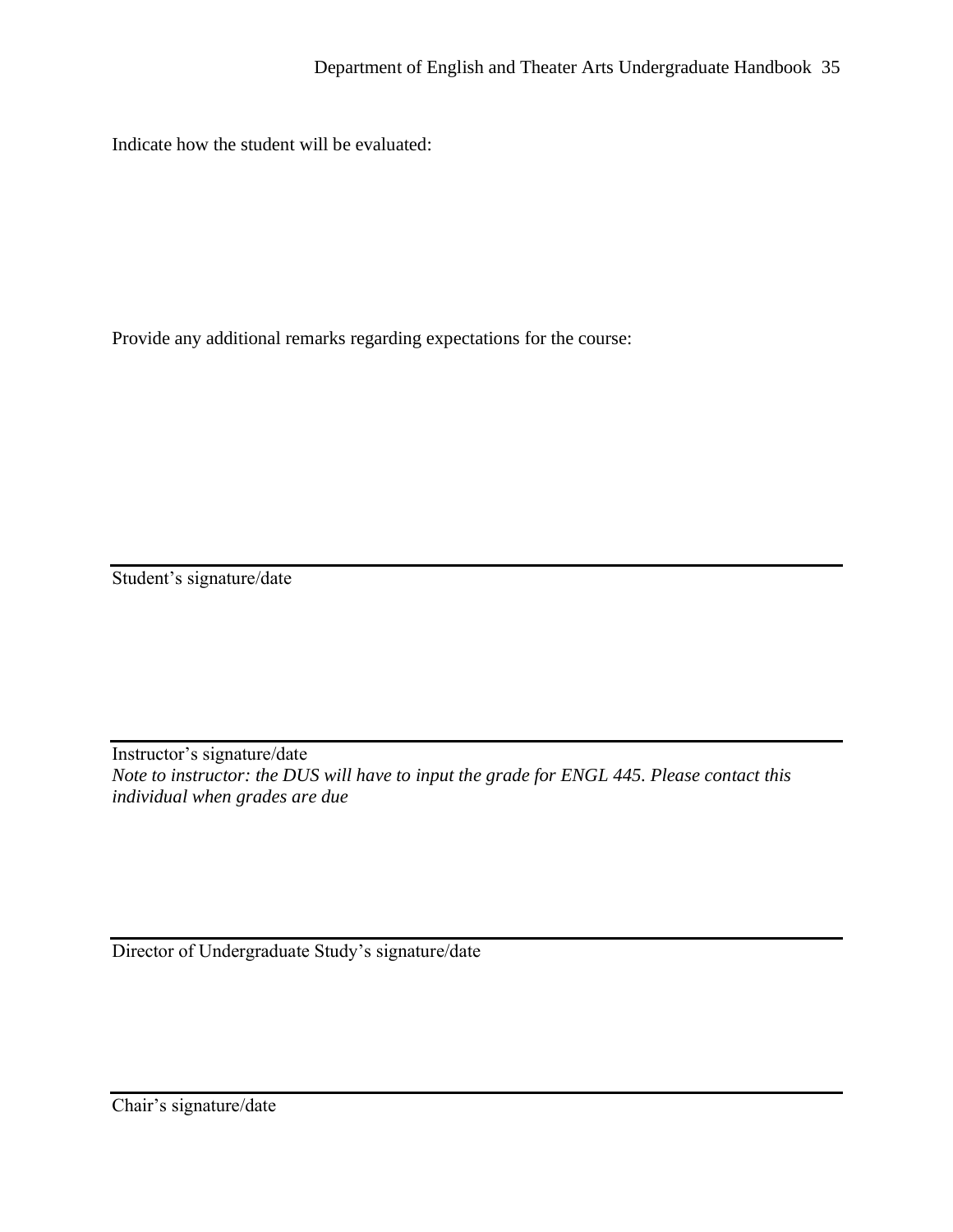## <span id="page-35-0"></span>APPLICATION FOR FRANCES J. CHIVERS SCHOLARSHIP

Duquesne University Department of English

#### **Eligibility: English Majors**

(You must be matriculating in the academic year following your application)\*

| Duquesne ID #: _D00<br><u> 1980 - Jan Samuel Barbara, margaret e populazion del control de la propia del control de la propia del control </u> |                   |  |
|------------------------------------------------------------------------------------------------------------------------------------------------|-------------------|--|
| (Permanent) Address:                                                                                                                           |                   |  |
|                                                                                                                                                |                   |  |
|                                                                                                                                                | Email:___________ |  |
|                                                                                                                                                |                   |  |
| Credit hours expected at end of current semester:                                                                                              |                   |  |
| Signature                                                                                                                                      | Date              |  |
|                                                                                                                                                |                   |  |

Attach this application as a cover sheet to an original interpretative essay of five to ten pages, with appropriate documentation. The essay must have been submitted in an English course at Duquesne, and be graded/commented on by the instructor.

Essay should be typed, double-spaced, and follow Modern Language Association guidelines. **The author's name should appear only on this cover sheet**. Please make sure to remove your name from all headers/footers.

Submit complete application to:

Chivers Scholarship -- Essay Competition Duquesne University Department of English 637 College Hall Pittsburgh, PA 15282

**OR** Ms. Shawntaye Sledge at [sledges@duq.edu](mailto:sledges@duq.edu)

**Application Deadline: DUE 4PM on the second Friday in May**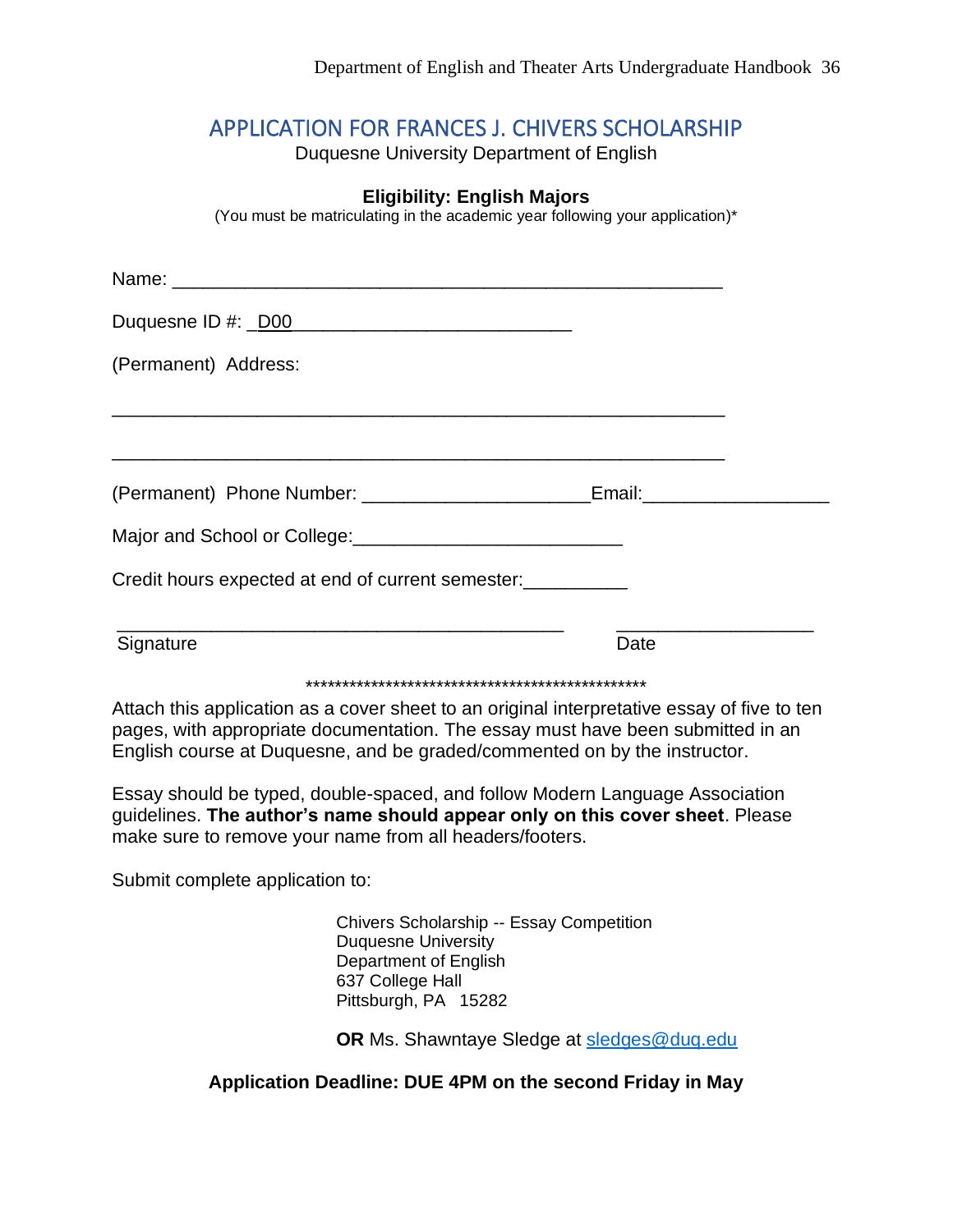## <span id="page-36-0"></span>APPLICATION FOR CARROLL CREATIVE WRITING SCHOLARSHIP

Duquesne University Department of English

| <b>Eligibility: All Duquesne students</b><br>(You must be matriculating in the academic year following your application)*                                                                          |      |
|----------------------------------------------------------------------------------------------------------------------------------------------------------------------------------------------------|------|
|                                                                                                                                                                                                    |      |
| Duquesne ID #: _ <u>D00</u>                                                                                                                                                                        |      |
| (Permanent) Address:                                                                                                                                                                               |      |
|                                                                                                                                                                                                    |      |
|                                                                                                                                                                                                    |      |
|                                                                                                                                                                                                    |      |
| Credit hours expected at end of semester:                                                                                                                                                          |      |
| Signature                                                                                                                                                                                          | Date |
| *********************************                                                                                                                                                                  |      |
| Attach this application as a cover sheet to five to ten pages of original creative writing<br>(prose fiction, poetry and/or drama).                                                                |      |
| Manuscript should be typed, double-spaced, in standard form. The <b>author's name</b><br>should appear only on this cover sheet. Please make sure to remove your name<br>from all headers/footers. |      |

Submit complete application to:

Chivers Scholarship -- Essay Competition Duquesne University Department of English 637 College Hall Pittsburgh, PA 15282

**OR** Ms. Shawntaye Sledge at [sledges@duq.edu](mailto:sledges@duq.edu)

**Application Deadline: DUE 4PM on the second Friday in May**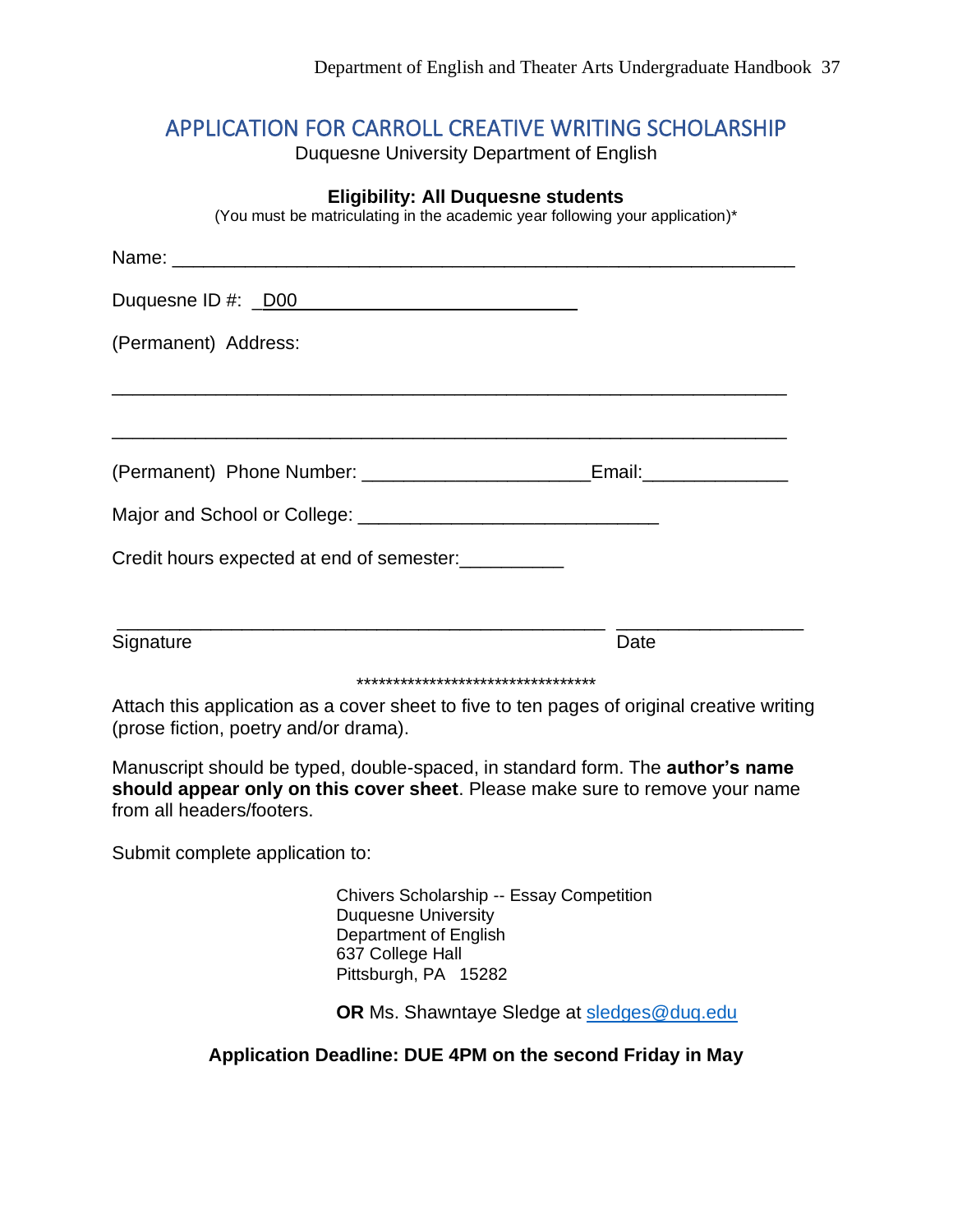## O'DONNELL UNDERGRADUATE RESEARCH AWARD **Applications due 2nd Friday in May**

The goals of the O'Donnell Undergraduate Research Award are 1) to aid students in developing sustained, high quality research projects in English, and 2) to further develop a research culture among English majors.

This award will support up to \$3000 in stipend or travel funds for a defined research project conducted over the summer by an undergraduate English major at Duquesne. (The amount and number of awards will depend on the number of applications and amount of funding requested, e.g., three \$100 awards, two \$1500 awards, or one \$3000.) To be eligible, a student must be an English major in good standing (a 3.0 average or above in the major) and be enrolled at Duquesne for at least a semester after receiving the award. The project must be completed by midterm of the Fall semester following the grant award. In addition, students will be required to present their work in a public forum organized by the Department of English during the academic year after their research is completed.

Following are some possible items/activities that will be considered for support (this list is not exhaustive):

- Major extension and revision of a research paper or creative writing project begun in an English course at Duquesne
- Costs associated with research travel to archives, library, or a creative writing/literary studies confer4ence
- Accommodation, travel costs, and/or fees for a workshop outside of Duquesne related to literary research

Applications must include the following:

#### **For Literature or Film concentrations**:

- 1. A graded copy of an A or A- research paper written in a 300- or 400-level literature or film course, to be revised and extended. (Even if this is an end-of-semester assignment, your professor would be happy to return it to you promptly with comments and a grade; you just need to ask)
- 2. Project proposal (1-2 pages) that includes
	- a. A DESCRIPTION OF ORIGINAL PROJECT. In 1-2 paragraphs, describe your thesis and subject.
	- b. RESEARCH GOALS. In 1-2 paragraphs, describe the new research areas and/or materials that you hope to explore and incorporate, as well as the specific changes you hope to make.
	- c. RESEARCH PLAN. In 1-2 paragraphs, describe how you plan to find these materials and areas, as well as the primary questions you hope to answer.
- 3. If applicable, an itemized budget proposal (see example below).
- 4. Cover sheet with original instructor's and student's signatures (see attached).

#### **For Writing concentrations**:

- 1. A graded copy of an A or A- creative writing project written in a 300- or 400-level writing course, to be revised and extended. (Even if this is an end-of-semester assignment, your professor would be happy to return it to you promptly with comments and a grade; you just need to ask)
- 2. Project proposal (1-2 pages) that includes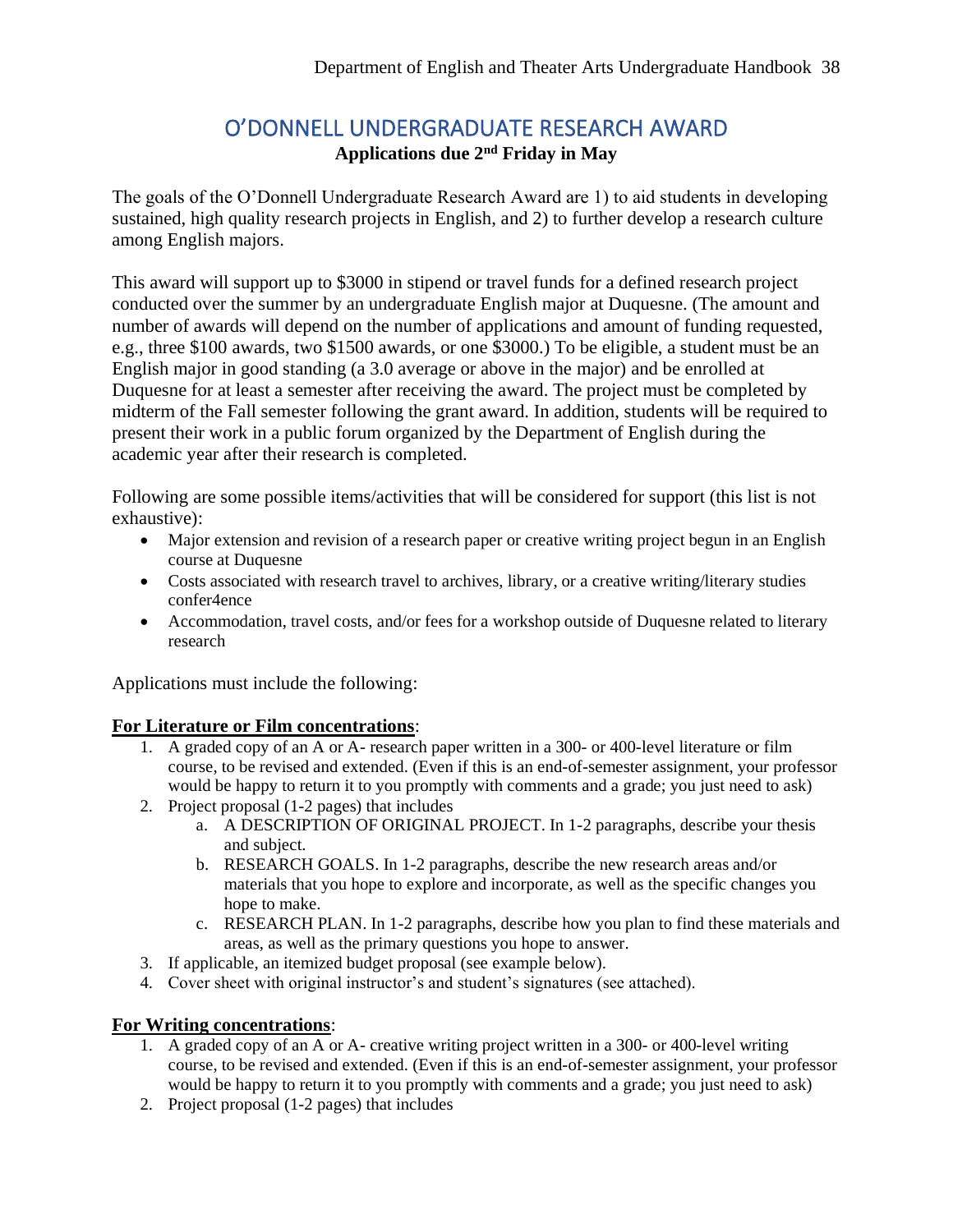- a. A DESCRIPTION OF ORIGINAL PROJECT. In 1-2 paragraphs, write a synopsis.
- b. RESEARCH GOALS. In 1-2 paragraphs, explain how you would develop, expand, or revise the original work.
- c. RESEARCH PLAN. In 1-2 paragraphs, describe the activities you hope to engage in order to perform these changes (e.g. workshop, course, scholarly research, interviews, or other) and how these activities will enable you to achieve your writing goals.
- 3. If applicable, an itemized budget proposal (see example below).
- 4. Cover sheet with original instructor's and student's signatures (see attached).

#### **EXAMPLES OF AN ITEMIZED BUDGET PROPOSAL**

Include a budget only if you need to travel or registration funds. Thoroughly research travel costs for airfare and accommodation for the best deals possible. Cost and fees should be accurate and up-to-date. All receipts will eventually need to be submitted.

If you would like to conduct your research without traveling, request a stipend and dollar amount on the cover sheet instead (\$1000, \$1500, or \$3000).

#### **Example 1 (Literature or Film concentration)**

| Current exchange rate, British Pound Sterling $\pounds 1 = $1.53$                                                                       |                      |
|-----------------------------------------------------------------------------------------------------------------------------------------|----------------------|
| R/T airfare, Pittsburgh to London<br>R/T Coachfare, London to Cambridge                                                                 | \$752<br>£24 = $$36$ |
| 7 nights accommodation, London<br>Backpackers Hostel, Ealing @ £30 per night                                                            | £210 = $$321$        |
| 6 nights accommodation, Cambridge<br>Budget Haven @ £24 per night                                                                       | £144 = $$220$        |
| 7-day Central London transportation                                                                                                     | £49 = $$74$          |
| Fees, Shakespeare symposium at<br>Cambridge University, May 20-25                                                                       | \$500                |
| Fees, Renaissance conference at<br>University of London, May 30-June 6                                                                  | \$1000               |
| Total                                                                                                                                   | \$2903               |
| <b>Example 2 (Writing concentration)</b><br>Registration costs, Bread Loaf Writers<br>Conference, Aug 10-20, includes room<br>And board | \$2,620              |
| R/T airfare, Pittsburgh to Middlebury, VT                                                                                               | \$150                |
| Total                                                                                                                                   | \$2,770              |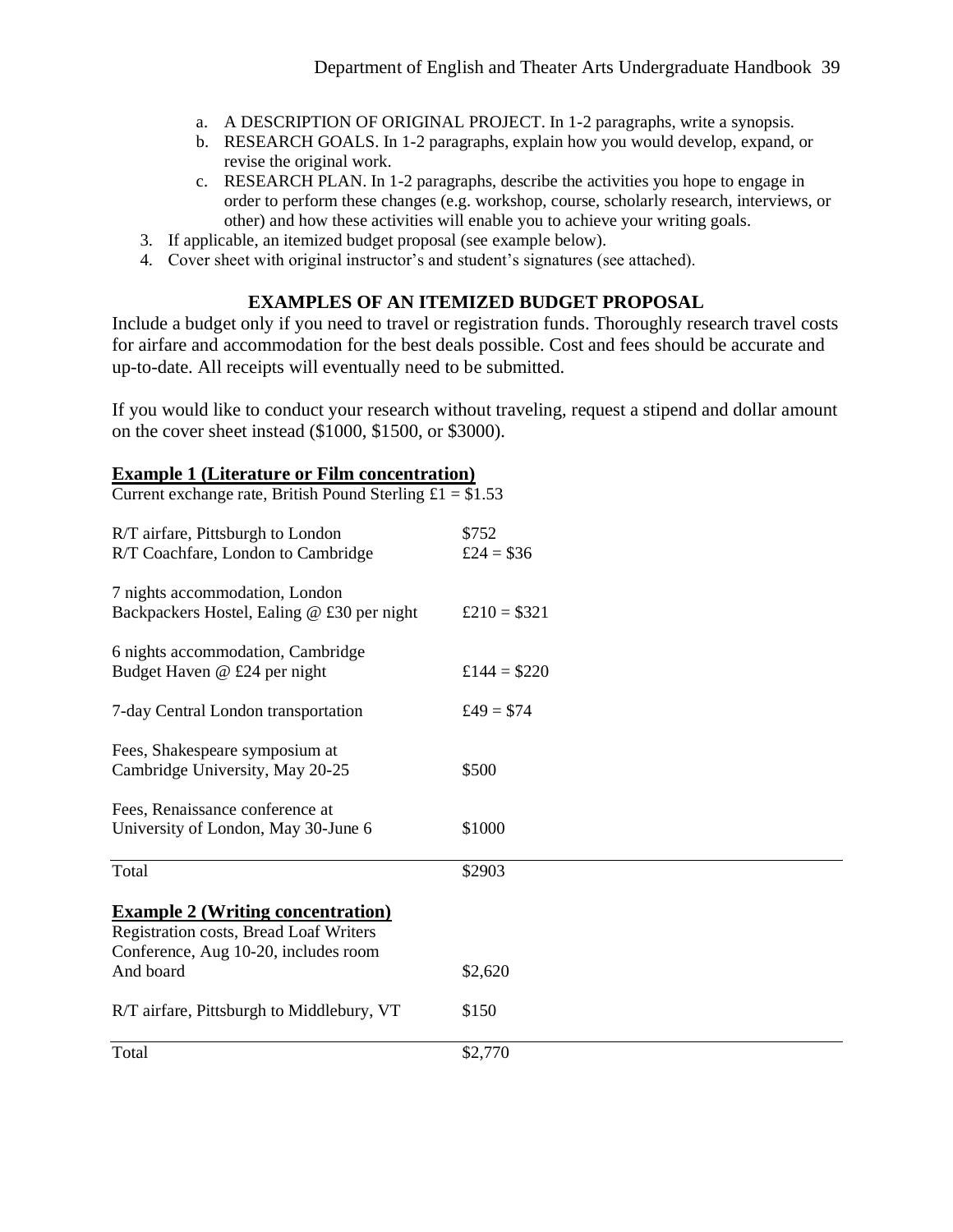#### **O'DONNELL UNDERGRADUATE RESEARCH AWARD COVER SHEET**

Dear Selections Committee:

I have read and graded the work indicated below, which is included in this application.

I believe that this work is worthy of and has the potential to benefit from the opportunities that the O'Donnell Research Award supports. Moreover, this student is fully capable of performing the activities that they have outlined in the project proposal. I agree to meet or correspond with the student at least three times, at the student's initiative: 1) to guide research activities initially, 2) to check progress in the middle of the project, and to 3) evaluate the final work.

Signed,

(Faculty signature)

Dear selections Committee:

\_\_\_\_\_\_\_\_\_\_\_\_\_\_\_\_\_\_\_\_\_\_\_\_\_\_\_\_\_\_\_\_\_\_\_\_\_\_

\_\_\_\_\_\_\_\_\_\_\_\_\_\_\_\_\_\_\_\_\_\_\_\_\_\_\_\_\_\_\_\_\_\_\_\_\_\_

If selected, I will begin my research this summer for the O'Donnell Research Award on  $_2$  (date). By \_\_\_\_\_\_\_\_\_\_\_\_\_\_\_\_\_\_\_\_\_(date), I will have reached the midpoint of my research, meaning I will have reached a substantial point in my research goals, to be defined in accordance with my instructor. By  $\qquad \qquad$  (date, latest by FA midterm), I will have completed all research and written a substantial new draft of my project.

I understand that I will present an overview of my project in a 20-minute presentation to be delivered to the English department during the following academic year, and that I am responsible for setting up meetings or initiating correspondence according to the dates above.

Signed,

(Student signature)